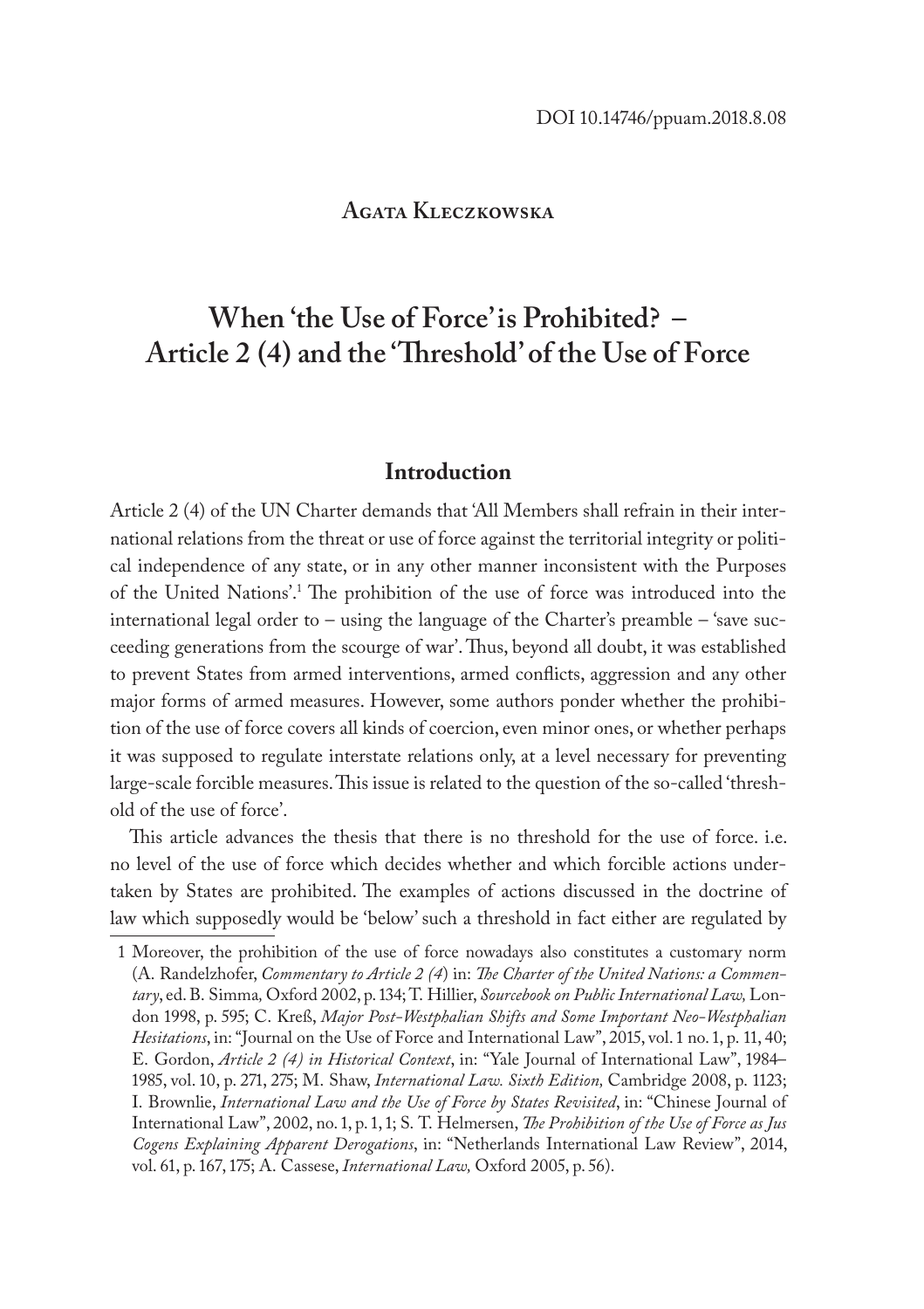other principles of international law, are not considered as regulated by *ius ad bellum*, or States deliberately resign from calling them a use of force for both legal and extra-legal reasons. Thus, the existence of such a threshold is not confirmed by States' practice. This thesis will be explored using three examples: the cases of the evacuation of nationals and extraterritorial abductions demonstrate that the presence of armed forces of one State on the territory of another State does not have to be always related to the use of force, and may also involve other principles of international law than the one from Art. 2 (4); the third example of the Falklands/Malvinas Islands invasion of 2 April 1982 discusses a specific situation when a State did not invoke the use of force in the face of an armed invasion, which proves that even the lack of an assertion of a breach of the prohibition of the use of force does not mean that a full-scale invasion can be considered as being below the threshold of the use of force. The article starts with a brief discussion of the opinions expressed in the doctrine of international law on the threshold, as well as the applicable case law.

# **The Doctrine of Law and Case Law**

In the discussion over the threshold, multiple authors point out that there is indeed such a scale of forcible measures. O. Corten assumes that there is a threshold, 'below which the use of force in international relations (…) cannot violate Article 2 (4)'. Thus, according to Corten there are two separate bodies of rules applicable to the use of force: the first relates to cases of police measures, which are based on customary rules or treaty provisions and thus do not constitute a case of the use of force in international relations prohibited by Art. 2 (4). The second category of rules covers a violation of the prohibition of the use of force when the *jus contra bellum* rules are at stake. Moreover, in order to distinguish those cases of the use of force which are below the threshold, Corten offers two criteria: the gravity of the coercive act, and State's intention to resort to force against another State. As examples of actions below the threshold of the use of force, he enumerates the arrest of a person by authorities of one State in another State's territory without informing that State; inspection of a foreign vessel; and police measures against a foreign aircraft that has entered a State's airspace without authorization.<sup>2</sup>

Likewise, R. Higgins points out that 'minor coercion' does not 'involve the use of force at all; or may involve it to a very low degree'. She claims that the term 'force', as used in UN practice, 'excludes low-level non-military coercion', while by 'low level' Higgins understands 'coercion enough to limit the freedom of action of the State at which it is di-

<sup>2</sup> O. Corten, *The Law against War: The Prohibition on the Use of Force in Contemporary International Law*, Oxford and Portland, Oregon 2012, pp. 50–55, 67–76.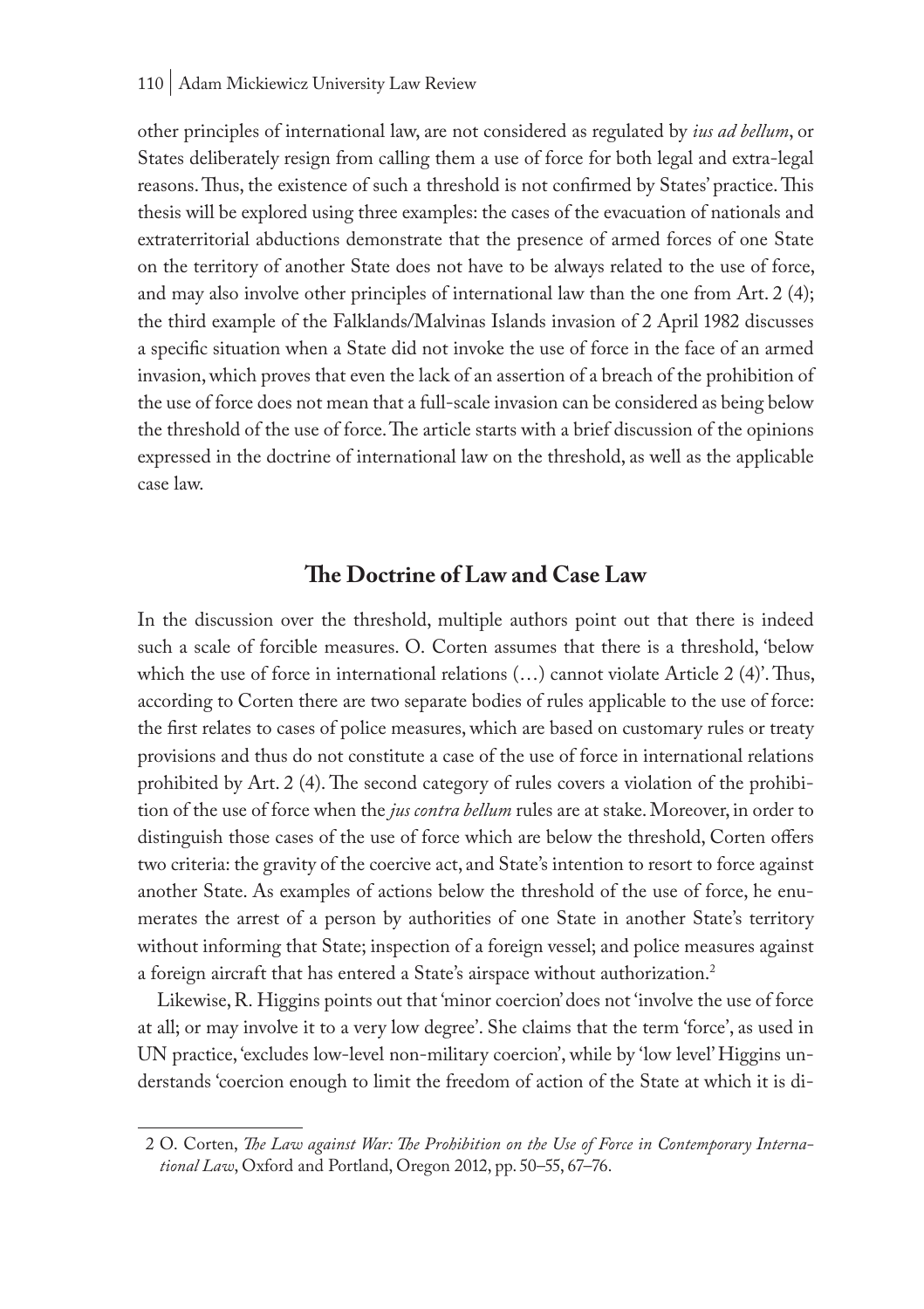rected, but not adversely enough to affect its national security.'3 C. Kreß indicates that there are a number of situations when it is difficult to stipulate whether the threshold of the use of force has been reached. In this context, he enumerates 'intrusion or otherwise uninvited presence of military (or even police organs) on foreign soil without actual fighting' and actions involving minimal coercion, like 'arrest of a person, the seizure of foreign fishing vessel, or the opening of a diplomatic bag'; and includes transnational computer attacks as being at stake as well.4 O. Dörr enumerates some examples of actions which were not 'treated in practice under the principle of the non-use of force': the deliberate cross-frontier employment of natural forces; cross-border pollution; the expulsion of parts of a population and causing a massive influx of refugees.<sup>5</sup> F. R. Teson, referring to the special case of extraterritorial abductions, calls them 'low-intensity operations'. According to him, such operations are justified when there is a moral reason behind them; the government which conducts the operation is a legitimate one; the targeted State or government is illegal; the operation does not violate human rights; and the operation is necessary and proportionate.<sup>6</sup>

On the other hand, Tom Ruys claims that 'excluding the small-scale or "targeted" forcible acts from the scope of Article 2(4) is "conceptually confused, inconsistent with customary practice, and undesirable as a matter of policy.' He argues that States' practice does not support the existence of a threshold of the use of force, pointing out that any use of lethal force on the territory of another State triggers Art. 2 (4), and that setting the threshold in order to legalize some law enforcement actions is counterproductive. However, when it comes to the forcible actions against civil aircraft, merchant vessels and private individuals, he claims that these cases should be assessed on a case-by-case basis.7 Among those examples which seem to be the most discussed in the context of the alleged threshold, he enumerates*, inter alia*, rescuing nationals abroad, 'hot pursuit' operations, small-scale counterterrorism operations, and territorial incursions by the military or police units of another State.

Bearing the above in mind, the majority of commentators argue for the existence of a threshold of the use of force, which would relate to low-level coercion. However, it

<sup>3</sup> R. Higgins, *The Development of International Law Through the Political Organs of the United Nations*, Oxford 1963, pp. 175–176.

<sup>4</sup> C. Kreß, *The International Court of Justice and the "Principle of Non-Use of Force"* in: *The Oxford Handbook of the Use of Force in International Law*, ed. M. Weller, Oxford 2015, pp. 575–576.

<sup>5</sup> O. Dörr, *Use of Force, Prohibition of*, in: "Max Planck Encyclopedia of Public International Law", http://opil.ouplaw.com, par 12.

<sup>6</sup> F. R. Teson, *International Abductions, Low-Intensity Conflicts and State Sovereignty: A Moral Inquiry*, in: "Columbia Journal of Transnational Law", 1994, vol. 31 issue 3, pp. 551, 553–554.

<sup>7</sup> T. Ruys, *The Meaning of "Force" and the Boundaries of the Jus Ad Bellum: Are "Minimal" Uses of Force Excluded From UN Charter Article 2(4)?*, in: "American Journal of International Law", 2014, vol. 108, pp. 159, 159, 208–210.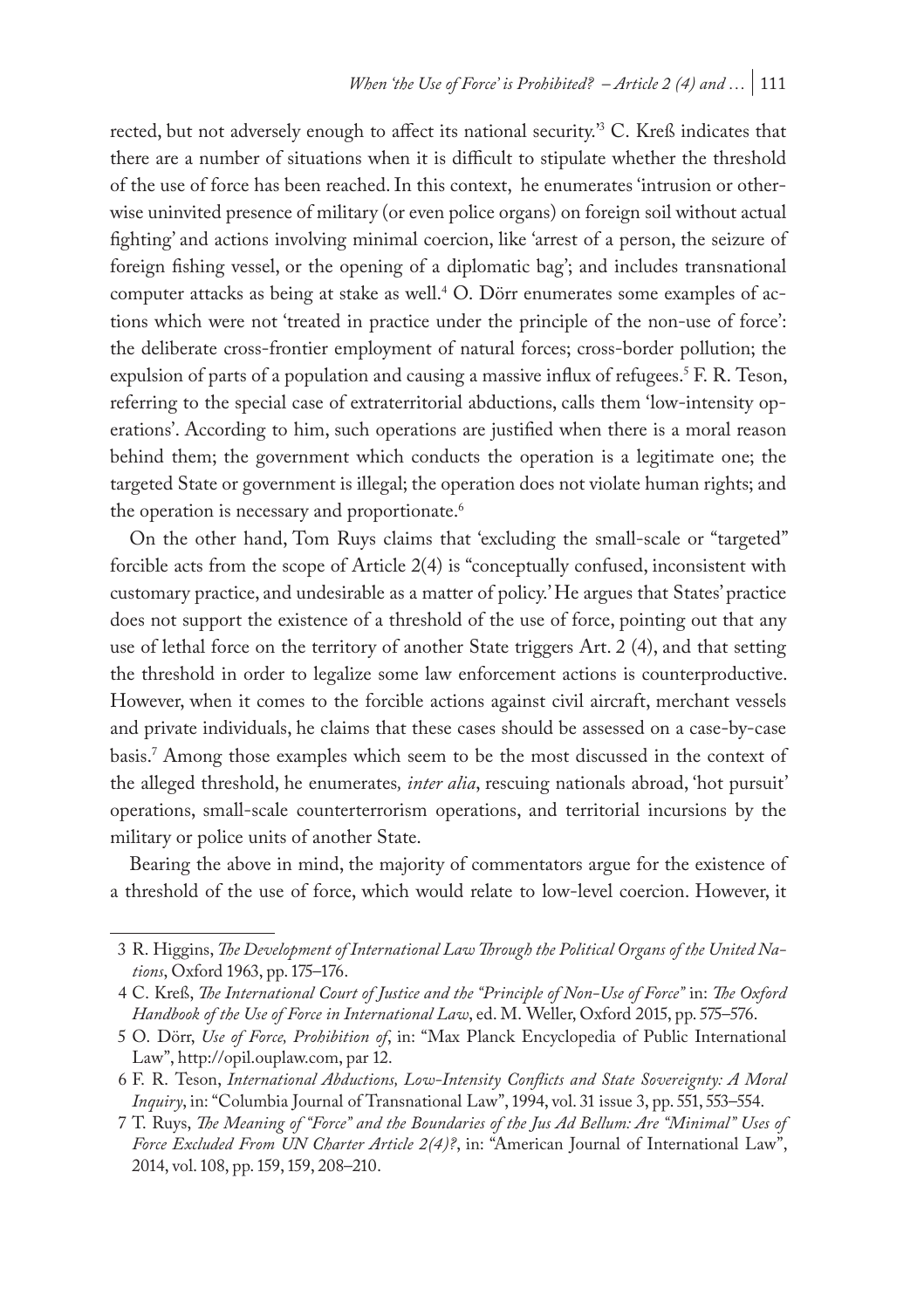seems that some of the examples invoked in the legal doctrine are not regulated by the *jus ad bellum* at all (like a massive influx of refugees), while others require a case-by-case analysis, since specific cases of intrusions on the territory of another state or of rescuing nationals abroad may involve considerably different levels of the use of force.

When it comes to the case law, the International Court of Justice (ICJ) has never issued any comprehensive and clear statements on the threshold of the use of force, although the Court has differentiated between different levels of the use of force.<sup>8</sup> Probably the most discussed case in relation to the threshold of the use of force is the *Corfu Channel* case. The ICJ, in its judgement of 9 April 1949, decided that the passage of four British warships through the Corfu Channel, 'close to the Albanian coast, at a time of political tensions in this region' amounted to an intention 'not only to test the Albania's attitude, but at the same time to demonstrate such force that she would abstain from firing against passing ships'.<sup>9</sup> However, the ICJ arrived at the conclusion that these activities did not constitute a violation of Albania's sovereignty.

The Court also ruled on minesweeping, which was treated by the United Kingdom as 'a new and special application of the theory of intervention, by means of which the State intervening would secure possession of evidence in the territory of another State, in order to submit it to an international tribunal and thus facilitate its task'.10 This reasoning, called 'the policy of force', was invoked to justify the United Kingdom's conduct as an action taken on behalf of the international community.11 However, the ICJ did not recognize this argumentation, pointing out that 'the alleged right of intervention as the manifestation of a policy of force, such as has, in the past, given rise to most serious abuses  $(...)$  cannot  $(...)$  find a place in international law'.<sup>12</sup> Moreover, in response to another argument presented by the United Kingdom – that the minesweeping operations

<sup>8</sup> Much of the case law quoted in the doctrine of law under the notion of the threshold of the use of force refers not to the threshold in the meaning of breach of Art. 2 (4), but to the qualification of the use of force as an armed attack (e.g. ICJ's case law in *Military and Paramilitary Activities in and against Nicaragua (Nicaragua v. United States of America*, *Oil Platforms (Islamic Republic of Iran v. United States of America)*). The present author is aware of this case law but it does not contribute to the problem discussed in this topic. For a comprehensive study on the differences between the use of force and armed attack vid. M. Kowalski, *Prawo do samoobrony jako* środek *zwalczania terroryzmu międzynarodowego* [Right to Self-Defence as a Means of Counter-terrorism], Warszawa 2013, pp. 76–83.

<sup>9</sup> *Corfu Channel case, Judgment of April 9th*, *194,* ICJ Reports 1949, p. 4, 31. One should also note that Albania became a UN Member in 1955, so it was not a Member State when the dispute was adjudicated before the ICJ. However, Albania accepted 'in the present case all the obligations which a Member of the United Nations would have to assume in a similar case'; *Corfu Channel case*, Judgment on Preliminary Objection: ICJ Reports 1948, p. 17.

<sup>10</sup> Ibidem, p. 34.

<sup>11</sup> C. Gray, *A Policy of Force* in: *The ICJ and the Evolution of International Law* ed: K. Bannelier, T. Christakis, S. Heathcote, Abingdon 2012, p. 4.

<sup>12</sup> *Corfu Channel case,* p. 35.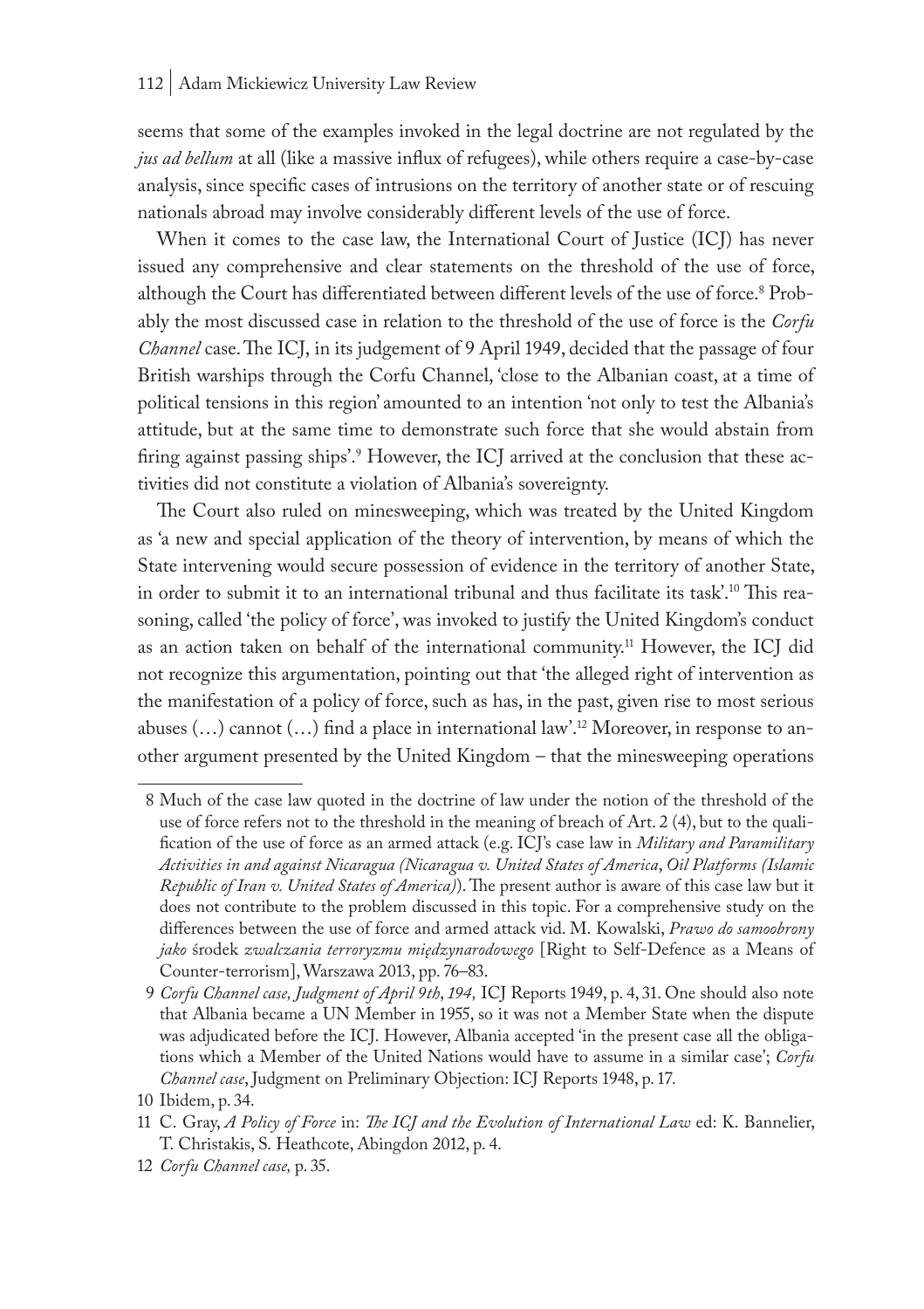were a method of self-protection or self-help – the ICJ noted that 'Between independent States, respect for territorial sovereignty is an essential foundation of international relations'.13 However, despite that, the ICJ did not refer to Art. 2 (4) of the UN Charter at all.

Although some commentators claim that the ICJ's analysis indicates that the Court considered minesweeping as being below the threshold of the use of force<sup>14</sup>, it is important to bear in mind that the ICJ was asked to adjudicate on whether the sovereignty of Albania had been violated, and it did not have to refer to the possible breach of Art. 2 (4) of the Charter.<sup>15</sup> Nevertheless, it is true that the Court's language was very vague. T. Ruys quotes the passage from the very last paragraph of the judgment, that the Court 'does not consider that the action of the British Navy was a demonstration of force for the purpose of exercising political pressure on Albania', pointing out that the phrase 'demonstration of force for the purpose of exercising political pressure' can be subjected to different interpretations. Thus, one may deduce that, for instance, the minesweeping in fact fell within the scope of Art. 2 (4) since the prohibition of the use of force is not limited only to 'exercising political pressure'16. On the other hand, C. Gray points that by using such careful language and avoiding direct reference to the prohibition of the use of force, the ICJ may have tried to 'avoid controversy about its power to determine the existence of an act of aggression and/or about the possible consequences of such a determination.'17 However, in case of the Corfu Channel dispute, it was the United Nations Security Council (UN SC) which recommended that the United Kingdom and Albania have recourse to the ICJ in order to obtain a judicial resolution of the dispute.<sup>18</sup>

One should also mention the judgement in *Land and Maritime Boundary between Cameroon and Nigeria*, 19 when the ICJ was asked by Cameroon to decide whether Nigeria had, by invading and occupying its territory, violated 'the principle of non-use of force set out in Article 2, paragraph 4, of the United Nations Charter and the principle of non-intervention repeatedly upheld by the Court'.20 Nigeria responded to these allega-

<sup>13</sup> Ibidem, p. 35.

<sup>14</sup> A. Shibata, *The Court's decision in silentium on the sources of international law* in: K. Bannelier, T. Christakis, S. Heathcote (eds.), op. cit., § 13.5.

<sup>15</sup> T. Ruys, *The Meaning…*, p. 166.

<sup>16</sup> Ibidem*.*

<sup>17</sup> C. Gray, *The ICJ and the Use of Force* in: *The Development of International Law by the International Court of Justice*, eds. C. J. Tams, J. Sloan, Oxford 2013, p. 4, available at: http://dx.doi. org/10.2139/ssrn.2311217 [access: 20 January 2018].

<sup>18</sup> Ibidem, p. 5.

<sup>19</sup> C. Gray mentions this case, all along with *Certain Activities Carried Out by Nicaragua in the Border Area*, as examples of when 'The Court avoided a decision on responsibility for unlawful use of force arising out of a boundary dispute' (Ibidem, ft 8).

<sup>20</sup> *Land and Maritime Boundary between Cameroon and Nigeria (Cameroon v. Nigeria: Equatorial Guinea intervening)*, Judgment, ICJ Reports 2002, p. 303, § 310.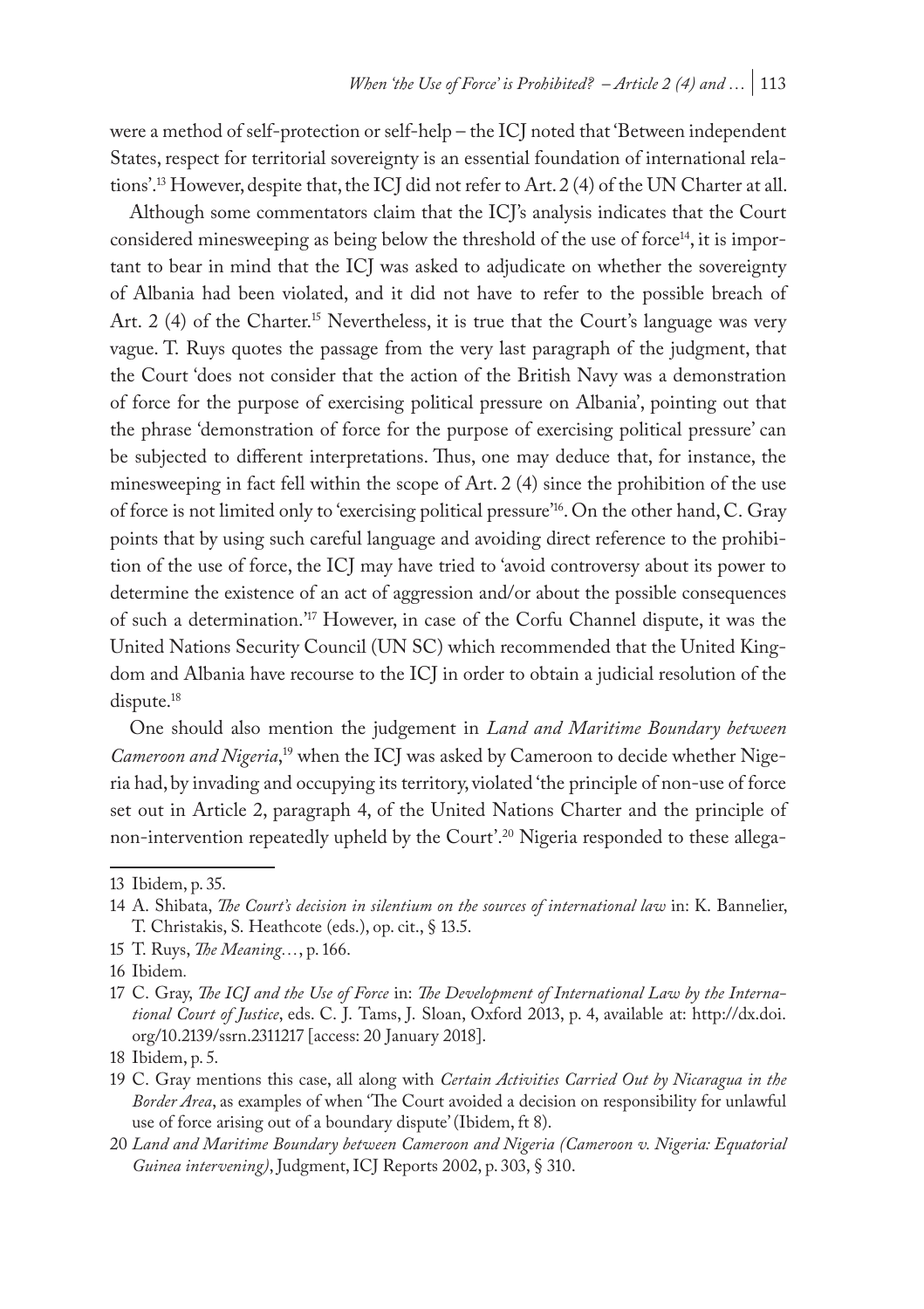tions by claiming that it deployed force to respond to Cameroon's campaign of systematic encroachment on Nigerian territory and that it acted in self-defence.<sup>21</sup> However, the Court did not address the problem of violation of the prohibition of the use of force by either of the parties to the conflict, but only observed that both Cameroon and Nigeria were under an obligation to withdraw their administrative and military and police forces from the territories that fell under the sovereignty of the other State expeditiously and without condition.<sup>22</sup>

Similarly, the ICJ avoided any conclusive statements as to the use of force in *Certain Activities Carried Out by Nicaragua in the Border Area.* Costa Rica asked the Court to find that Nicaragua breached the prohibition of the use of force, by, *inter alia*, incursion into and occupation of Costa Rican territory. The Court observed that '[t]he fact that Nicaragua considered that its activities were taking place on its own territory does not exclude the possibility of characterizing them as an unlawful use of force. This raises the issue of their compatibility with both the United Nations Charter and the Charter of the Organization of American States. However, in the circumstances, given that the unlawful character of these activities has already been established, the Court need not dwell any further on this submission', $^{23}$  in the meantime asserting that Nicaragua had violated the territorial sovereignty of Costa Rica by excavating channels and establishing a military presence on Costa Rican territory. Thus once again, even though the ICJ was asked to decide on the prohibition of the use of force, it avoided mentioning it.

Summing up, the ICJ avoided any complex statements not only on the threshold of the use of force, but also on qualifying certain activities as a breach of the use of force, despite explicit claims in this regard made by parties to these disputes. However, one needs to observe that in place of the prohibition of the use of force, the ICJ mentioned other principles of international law, including the sovereignty and territorial integrity of the States concerned.

## **States' Practice Towards a Threshold of the Use of Force**

#### **Rescuing Nationals Abroad**

The doctrine of international law uses the phrase 'intervention to rescue nationals abroad' to name a foreign intervention of a State aimed at rescuing its nationals who find themselves in danger while staying in a third State. According to some authors, such inter-

<sup>21</sup> Ibidem, § 311.

<sup>22</sup> Ibidem, § 314–315.

<sup>23</sup> *Certain Activities Carried Out by Nicaragua in the Border Area (Costa Rica v. Nicaragua) and Construction of a Road in Costa Rica along the San Juan River (Nicaragua v. Costa Rica)*, Judgment, ICJ Reports 2015, p. 665, § 97.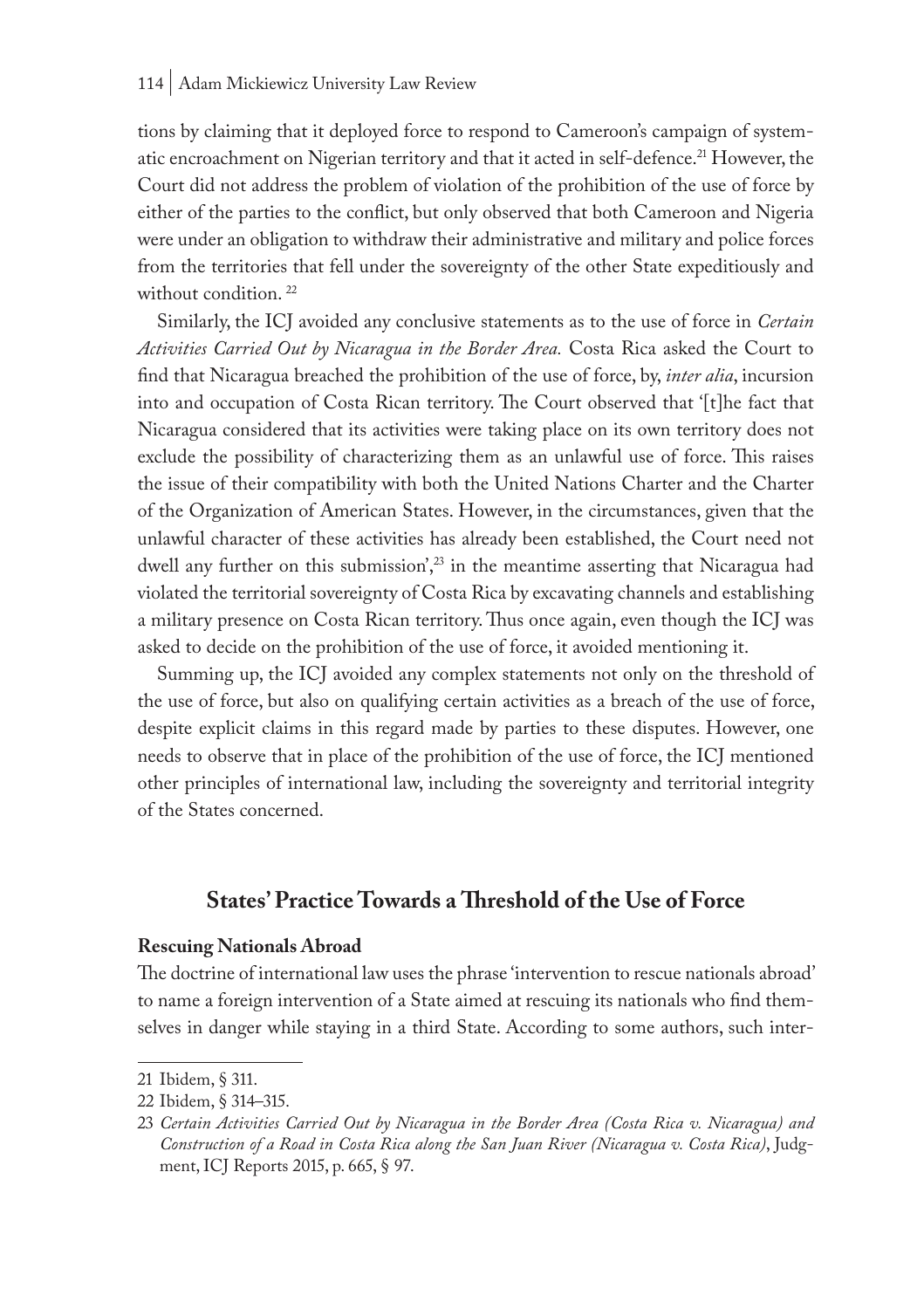ventions are justifiable and legal under international law since they do not violate the 'territorial integrity or political independence' of the State where the intervention takes place, a State is obliged to assist its nationals if their life is endangered, or the attack on nationals abroad amounts to an attack on the State itself and thus triggers the right to self-defence.<sup>24</sup>

Among the most widely discussed interventions whereby States have invoked right to protect their nationals by armed interventions, one may enumerate: the US attempt to rescue the hostages kept in the US Embassy in Teheran;<sup>25</sup> the Russian intervention in Georgia in 2008;<sup>26</sup> the UK (and French) intervention in Egypt in  $1956;^{27}$  the Israeli intervention in the Entebbe airport;<sup>28</sup> the US intervention in Panama;<sup>29</sup> the Belgian intervention in Congo in 1964;<sup>30</sup> the US intervention in Grenada in 1983;<sup>31</sup> as well as the Russian intervention in Ukraine in 2014.32 However, it should be kept in mind that in none of these cases did the intervening State claim that the operation was justified because it did not reach the threshold of the use of force. Indeed, the intervening States were aware that their actions involved armed force and sought solid legal justifications thereof. What's more, none of the States mentioned above invoked the customary norm allowing a state to forcibly rescue nationals abroad, but rather argued that the

- 25 *Letter Dated 25 April 1980 from the Permanent Representative of the United States of America to the United Nations Addressed to the President of the Security Council*, S/13908.
- 26 *Letter dated 11 August 2008 from the Permanent Representative of the Russian Federation to the United Nations addressed to the President of the Security Council*, S/2008/545.
- 27 *Middle East (Situation). The Secretary of State for Foreign Affairs*, HC Deb 31 October 1956 vol. 558, c 1565–1566.
- 28 UN Security Council Official Records, 31st year: 1939th meeting, 9 July 1976, S/PV.1939, § 98, 104, 115, 119.
- 29 *Letter Dated 20 December 1989 from the Permanent Representative of the United States of America to the United Nations Addressed to the President of the Security Council*, S/21035.
- 30 *Letter Dated 24 November 1964 from the Permanent Representative of Belgium Addressed to the President of the Security Council/ Letter Dated 21 November 1964 Addressed to Count de Kerchove de Denterghem, Ambassador of Belgium at Leopoldville/ Statement by Mr. P.H. Spaak, Minister of Foreign Affairs of Belgium, on 24 November 1964*, S/6063, pp. 1–2, 5.
- 31 *Ambassador Kirkpatrick's Statement*, UN Security Council, Oct. 27, 1983, Department of State Bulletin, vol. 83, no. 2061, December 1983, p. 75.
- 32 UN Security Council Provisional Records, 69th year: 7124th meeting, 1 March 2014, S/PV.7124, p. 5.

<sup>24</sup> D. W. Bowett, *The Use of Force in the Protection of Nationals*, The Grotius Society. Transactions for the Year 1957, pp. 111, 111–113; T. D. Gill, P. A. L. Ducheine, *Rescue of Nationals* in: *The Handbook of the International Law of Military Operations*, ed. T. D. Gill, D. Fleck*,* Oxford 2010, p. 218; J. Kranz, *Kilka uwag na tle aneksji Krymu przez Rosję* [A few remarks on the annexation of Crimea by Russia], in: "Państwo i Prawo", 2014, no. 8, pp. 23, 33; R. Amer, *The United Nations' Reactions to Foreign Military Intervention – A Comparative Case Study Analysis,* Umeå Working Papers in Peace and Conflict Studies 2007, vol. 2, p. 7; R. P. Chatham, *Defense of Nationals Abroad: The Legitimacy of Russia's Invasion of Georgia*, in: "Florida Journal of International Law", 2011, vol. 23, pp. 75, 88–89.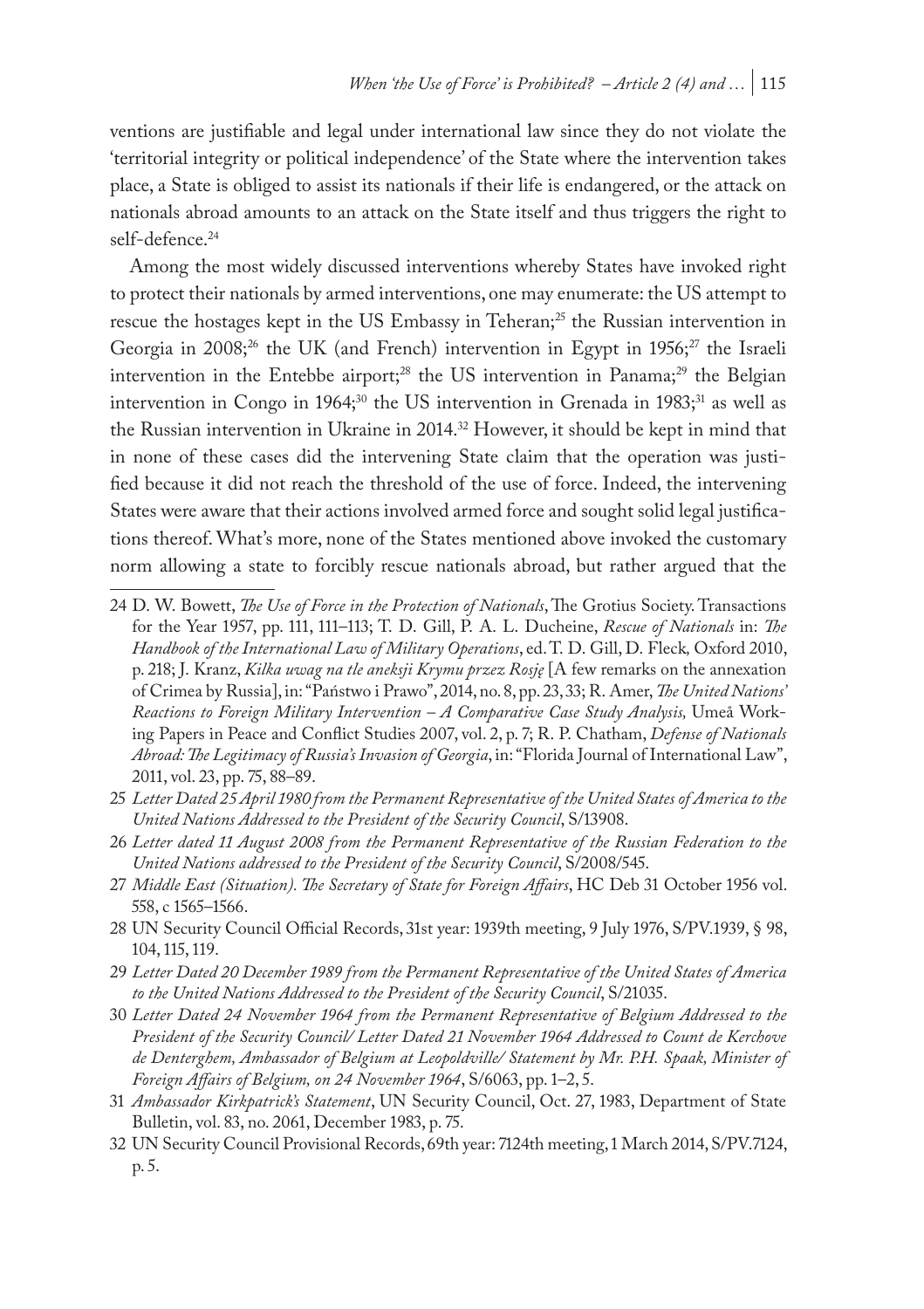#### 116 | Adam Mickiewicz University Law Review

rescue operations were legal under the right to self-defence; or because the organs of the State where the intervention took place consented to it (no matter how dubious such consent was, to mention only the US intervention in Panama<sup>33</sup> or Russian intervention in Ukraine<sup>34</sup>); or that the intervention was authorized by a regional organization. However, it is important to note that all of the above mentioned interventions were ultimately condemned by the international community.

In attempting to justify the legality of the operations carried out, Belgium and the UK set out the criteria for a lawful intervention to rescue nationals abroad. Thus, Belgium assumed that such interventions are legal if the life of nationals is endangered; peaceful negotiations are ineffective; the situation is continuing to deteriorate; and the purpose of the intervention is only to assist the nationals of the intervening State.35 On the other hand, the UK government claimed that an intervention to rescue nationals abroad is allowed under customary law if there is an imminent threat to the nationals; the State where the nationals are located cannot or is not willing to provide them with the sufficient protection; and that the operation is limited in its goals.36 To sum up, both the UK and Belgium argued that their operations were legal because they were necessary and proportional to the ends meant to be achieved, not because they did not reach the threshold of the use of force. Moreover, the Belgium intervention in Congo and the Israeli intervention in Uganda are considered to be model operations of their kind, $37$  not however because they did not involve the use of force, but because of their effectiveness as well as the limited measures and goals.

In addition to the above, one needs to also take note of more recent cases of operations to rescue nationals abroad which were neither widely discussed nor explicitly condemned. Here one may mention the operations carried in Albania in 1997 and in

<sup>33</sup> A. Tancredi, *The Russian annexation of the Crimea: questions relating to the use of force*, in: *"*Questions of International Law", Zoom out 2014, vol. I, p. 5, 16; L. Henkin, *The Invasion of Panama Under International Law: A Gross Violation,* Columbia Journal of Transnational 1991, vol. 29, pp. 293, 299; *Fighting in Panama: The State Dept.; Excerpts From Statement by Baker on U.S. Policy*, New York Times, 21 December 1989, available at: http://www.nytimes.com/1989/12/21/world/ fighting-in-panama-the-state-dept-excerpts-from-statement-by-baker-on-us-policy.html, [access: 20 January 2018].

<sup>34</sup> S/PV.7124, p. 2; J. A. Green, *Editorial Comment: The annexation of Crimea: Russia, Passportisation and the Protection of Nationals Revisited*, Journal on the Use of Force 2015, vol. 1 no. 1 p. 3, 6; O. Corten, *The Russian intervention in the Ukrainian crisis was jus contra bellum 'confirmed rather than weakened'*, in: Journal on the Use of Force and International Law 2015, vol. 2 no. 1, pp. 17, 19. 35 S/6063, p. 1.

<sup>36</sup> *Middle East (Situation)*.

<sup>37</sup> J. H. H. Weiler, *Armed Intervention in a Dichotomized World: The Case of Grenada* in: *The Current Legal Regulation of the Use of Force*, ed. A. Cassese, Dordrecht/ Boston/ Lancaster 1986, p. 250; L. Henkin, *The Invasion*…, p. 297.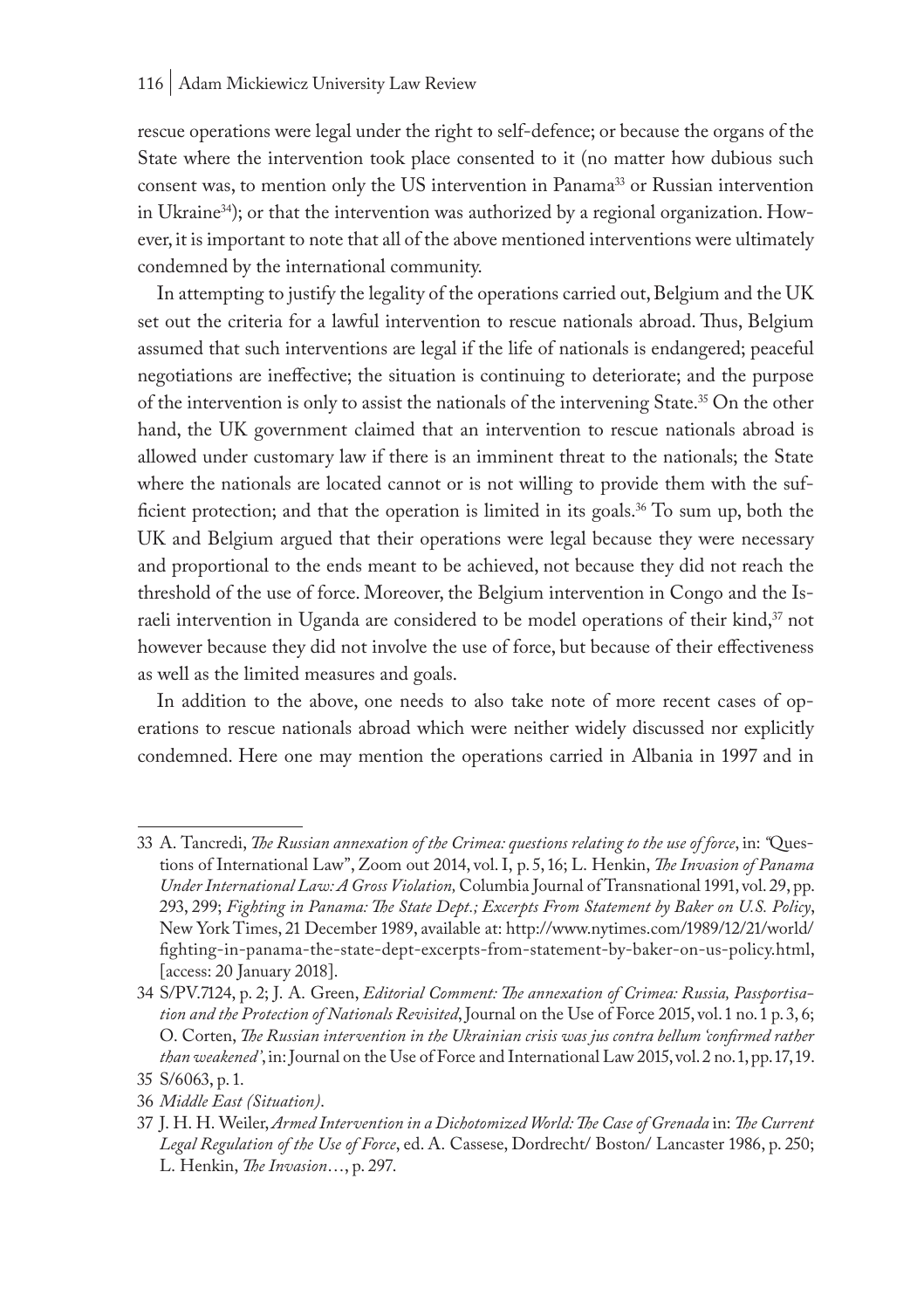Lebanon in 2006 by a few Western States;<sup>38</sup> the US evacuations of nationals from Liberia in 1990 and Lebanon in 1976; or numerous French operations in African States<sup>39</sup>. Probably the most recent case of this type of operation took place in Libya in 2011. After the breakout of the civil war in that state, over twenty States decided to evacuate their nationals from Libya. There was no single pattern on how to proceed with these evacuations. Some States, like the UK, sent in their Special Forces, which travelled around the Libya gathering British nationals and other foreigners stuck in Libya.<sup>40</sup> Many States acted similarly, sending their warships (like Germany), chartered ships (India), chartered planes (South Korea) or military planes (e.g. Canada). Others, like for example Bangladesh or Vietnam, requested the assistance of international organizations, neighbouring States, or foreign companies employing their nationals.41 None of these States faced any criticism of their evacuations, except for Netherlands' operation – which was termed by Libyan authorities as an unauthorized, and thus unlawful, incursion into the Libyan airspace.<sup>42</sup> No international organs ever debated over these evacuations or objected to them. Moreover, none of the States, even those which sent in their militaries to evacuate nationals, attempted to offer a legal justification, nor were they were requested to do so by any State or international organization.

To sum up, the operations mentioned above vary considerably, both when it comes to the grounds for these operations and the reactions of the international community towards them. T. Ruys suggests abandoning the 'one size fits all' approach and making a case-by-case assessment of such operations.43 However, it seems that one can go even a step further since one needs to clearly distinguish between forcible interventions which involve the use of considerable military measures (not to mention those where the label 'protection of nationals' is used only to cover up the real reasons behind the intervention, like in case of the Russian intervention in Ukraine), and evacuations which, even if carried out with military means such as armed forces, warships and military planes, cannot be considered as 'use of force'. Thus, one may contrast the British intervention in Egypt in 1956, which started with the ultimatum to the Egyptian government and bombardment of Egyptian airports,<sup>44</sup> with the evacuation of the British nationals

<sup>38</sup> CNN, *Westerners flee Lebanon any way they can*, 19 July 2006, available at: http://edition.cnn. com/2006/WORLD/meast/07/18/lebanon.evacuation.int/, [access: 20 January 2018].

<sup>39</sup> T. Ruys, *The 'Protection of Nationals' Doctrine Revisited*, in: "Journal of Conflict and Security Law", 2008, vol. 13 issue 2, pp. 233, 251–253.

<sup>40</sup> F. Grimal, G. Melling, *The Protection of Nationals Abroad: Lawfulness or Toleration? A Commentary*, in: "Journal of Conflict & Security Law", 2012, vol. 16, pp. 541, 544.

<sup>41</sup> BBC News, *Libya protests: Evacuation of foreigners continues*, 25 February 2011, available at: http://www.bbc.com/news/world-middle-east-12552374, [access:] 20 January 2018.

<sup>42</sup> F. Grimal, G. Melling, op. cit., p. 545.

<sup>43</sup> T. Ruys, *The 'Protection*…, op.cit., p. 271.

<sup>44</sup> Q. Wright, *Intervention, 1956,* in: American Journal of International Law 1957, vol. 51, pp. 257, 257–258.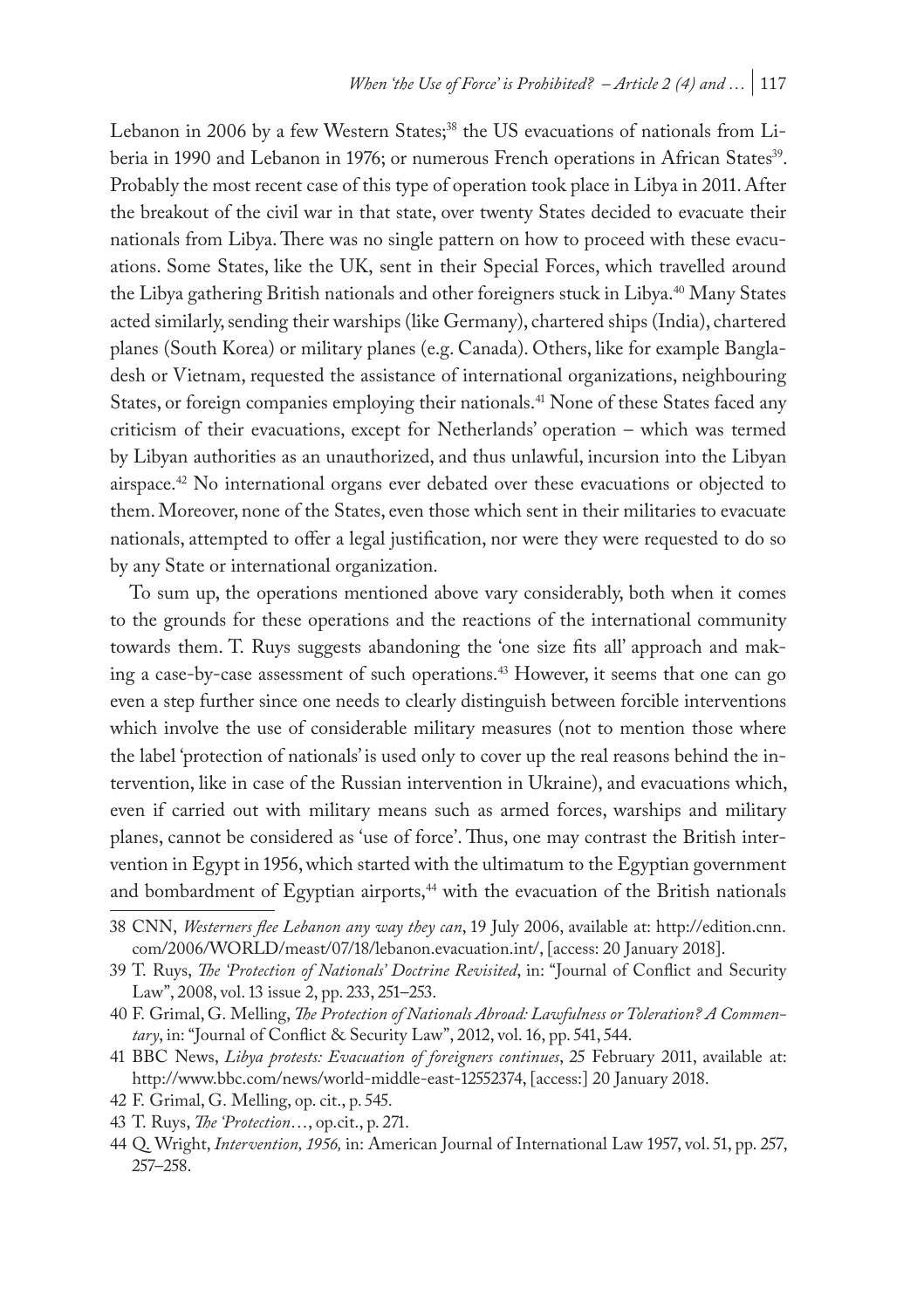from Libya, carried out by special forces that lasted only a few days and was limited only to this end. The former case undoubtedly constitutes an example of the use of force, while the latter should not be considered as such.

Taking the above into account, one needs to observe that, first of all, not every presence of military forces on the territory of another State amounts to the use of force. Thus, if military forces are present in third State only to evacuate their States' nationals and not to 'intervene' into the internal affairs of that State, Art. 2 (4) of the UN Charter is not at stake at all. Secondly, in cases where the State on whose territory the evacuation takes place does not object to the evacuation, it cannot be treated as an illegal intervention. Thus such evacuations are certainly allowed in cases when the territorial State agreed to the operation.<sup>45</sup> At the same time, one can assume that such evacuations are also allowed in the case of a civil war, where there are no reliable authorities to consent to the operation.<sup>46</sup> Thirdly, the difference between a mere evacuation and a prohibited intervention can be very vague and change over the course of the operation. Finally, the evacuation should be genuinely aimed at providing assistance to foreigners in leaving the State, and any measures used during the evacuation should be limited only to this strict end, without causing material damage or fatalities. Thus, in general evacuations of nationals under the conditions as mentioned above cannot be considered in the category of the use of force.47 This view is also confirmed by State practice, since not only has no State has claimed that any of the evacuations mentioned in the previous paragraph constituted a breach of the prohibition of the use of force, but also not even that they constituted a violation of the State's sovereignty or the principle of non-intervention.

#### **Extraterritorial Abductions**

One of the most frequently discussed cases of the unlawful presence of armed forces of one State on the territory of a third State in the context of the threshold of the use

<sup>45</sup> The lawfulness of the presence of the military forces of one State in the territory of another State under the consent of that State is widely accepted, for example under the special agreements concluded between States. Only if the armed forces are present on the territory of the third State in contravention of that agreement or beyond the State's consent, may their presence amount to an aggression (W. A. Schabas, *The International Criminal Court: A Commentary on the Rome Statute*, Oxford 2016, p. 316).

<sup>46</sup> T. Ruys, *The 'Protection*…, *op.cit*. p. 252.

<sup>47</sup> A. Thomas and A. J. Thomas claim that such actions are not directed against territorial integrity or political independence of the territorial State since their aim is merely to rescue nationals (*The Dominican Republic Crisis 1965 – Legal Aspects*, Hammarskjöld Forum 1996, p. 16). However, the present author does not claim that the use of force is allowed when it is not directed against territorial integrity or political independence of the State, but simply that the evacuation operations constitute a different category of States' actions than the use of force.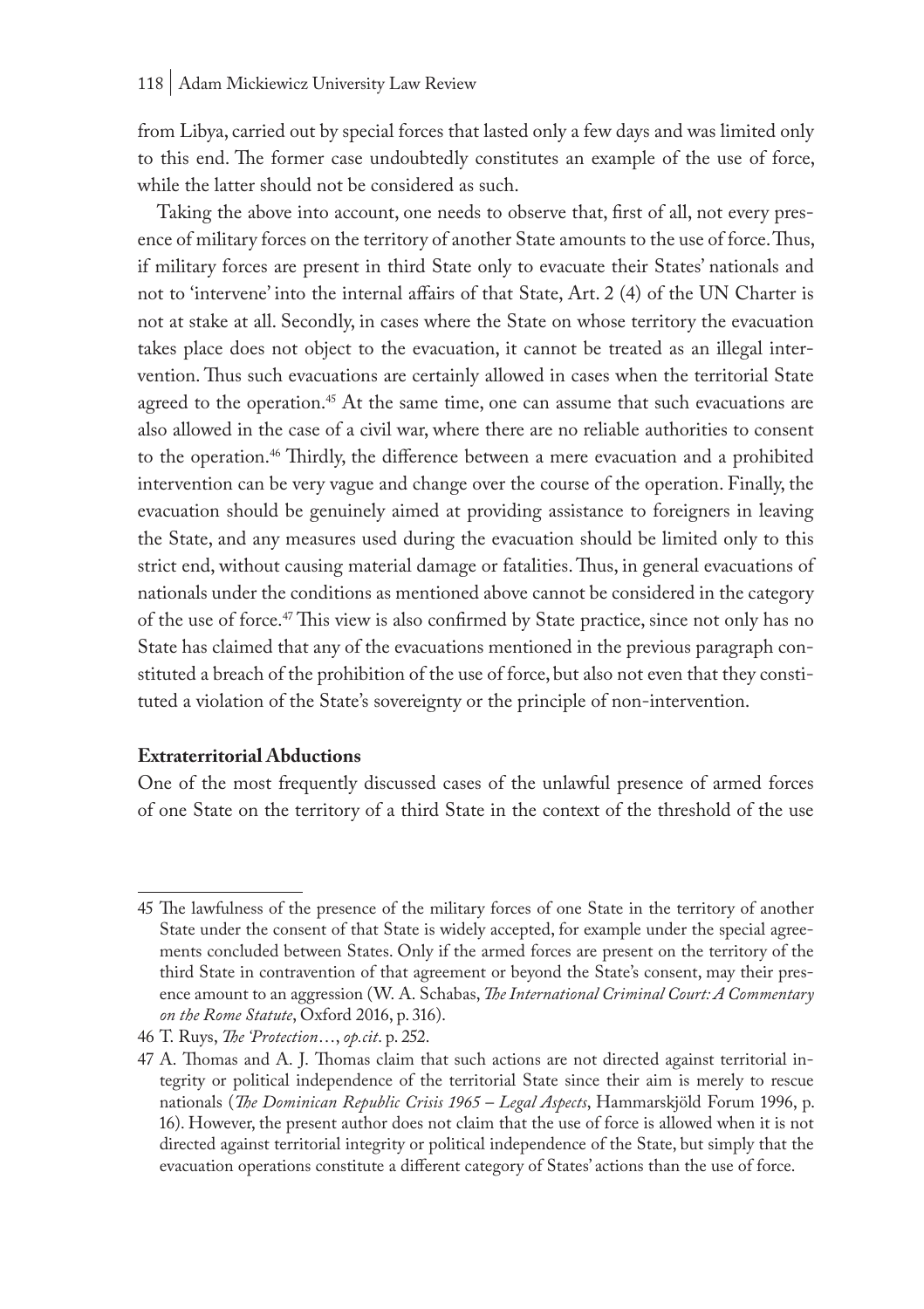of force are so-called 'extraterritorial abductions'.48 Such 'abductions' take place when a State carries out an operation in order to capture and transfer a suspect from the territory of a third State, which is either unaware of this plan or unwilling to give its consent for the extradition. This problem may occur even if there is an extradition treaty between the States, which in principle should resolve all problems connected with extradition. However, in the first place, most international agreements concerning extradition allow States to block this procedure under certain circumstances; $49$  as a result, the cooperation of States is not secured even when there is an appropriate extradition treaty. Secondly, States tend to use abductions anytime they consider it in their national interest to bring the alleged criminal in front of their domestic justice system. K. B. Weissman points out that extraterritorial abductions may be considered as a type of armed reprisal.<sup>50</sup> Even if such a statement may be considered an exaggeration, States may treat abductions as a kind of revenge against the criminals they wish to prosecute.

One of the most famous examples of an extraterritorial abduction was the Israeli Security Forces' operation in Argentina in 1960, which was aimed at capturing Adolf Eichmann, the Nazi war criminal, and transferring him to Israel. The Israeli intelligence agents who took part in the operation in Buenos Aires and captured Eichmann, interrogated him for a week on Argentinian territory and finally transported him to Israel.<sup>51</sup> This operation was preceded by observation of Eichmann, which was launched when the Israeli Security Services obtained information that he might be an Argentinian resident.

The Israeli government was aware of the unlawfulness of its actions, since the Israeli ambassador to the United Nations called this operation as the violation of Argentinian law and an interference into the sovereignty of Argentina. Also, the Prime Minister of Israel addressed a letter to the President of Argentina, expressing 'our most sincere regret for any violation of the laws of the Argentine Republic'.<sup>52</sup> However, at the same time the Israeli government justified the operation by its 'special significance' and its 'supreme moral force', owing to the nature of crimes committed by Eichmann. Likewise, the Israeli Supreme Court, assessing the potential violation of Eichmann's rights and lack of

<sup>48</sup> M. Shaw names such cases as 'unlawful apprehension' (M. Shaw, op. cit., p. 680), while M. J. Glennon mentions 'state-sponsored kidnapping' and 'state-sponsored abductions' (M. J. Glennon, *State-Sponsored Abduction: A Comment on United States v. Alvarez Machain,*  American Journal of International Law 1992, vol. 86, pp. 746–756.

<sup>49</sup> K. B. Weissman, *Extraterritorial Abduction: The Endangerment of Future Peace*, in: "University of California David Law Review", 1993–1994, vol. 27, pp. 459, 467–468.

<sup>50</sup> Ibidem, p. 471.

<sup>51</sup> M. Bohlander, R. Boed, R. Wilson, *Defense in International Criminal Proceedings*, Leiden/Boston 2014, p. 58.

<sup>52</sup> *Note Verbale of the Embassy of Israel in Buenos Aires to the Ministry for Foreign Affairs and Religion of the Argentine Republic, dated 3 June 1960*, par 8; *Letter from Prime Minister Ben-Gurion to President Frondizi dated 7 June 1960*, p. 5 in: *Letter Dated 21 June 1960 from the Permanent Representative of Israel to the President of the Security Council*, S/4342.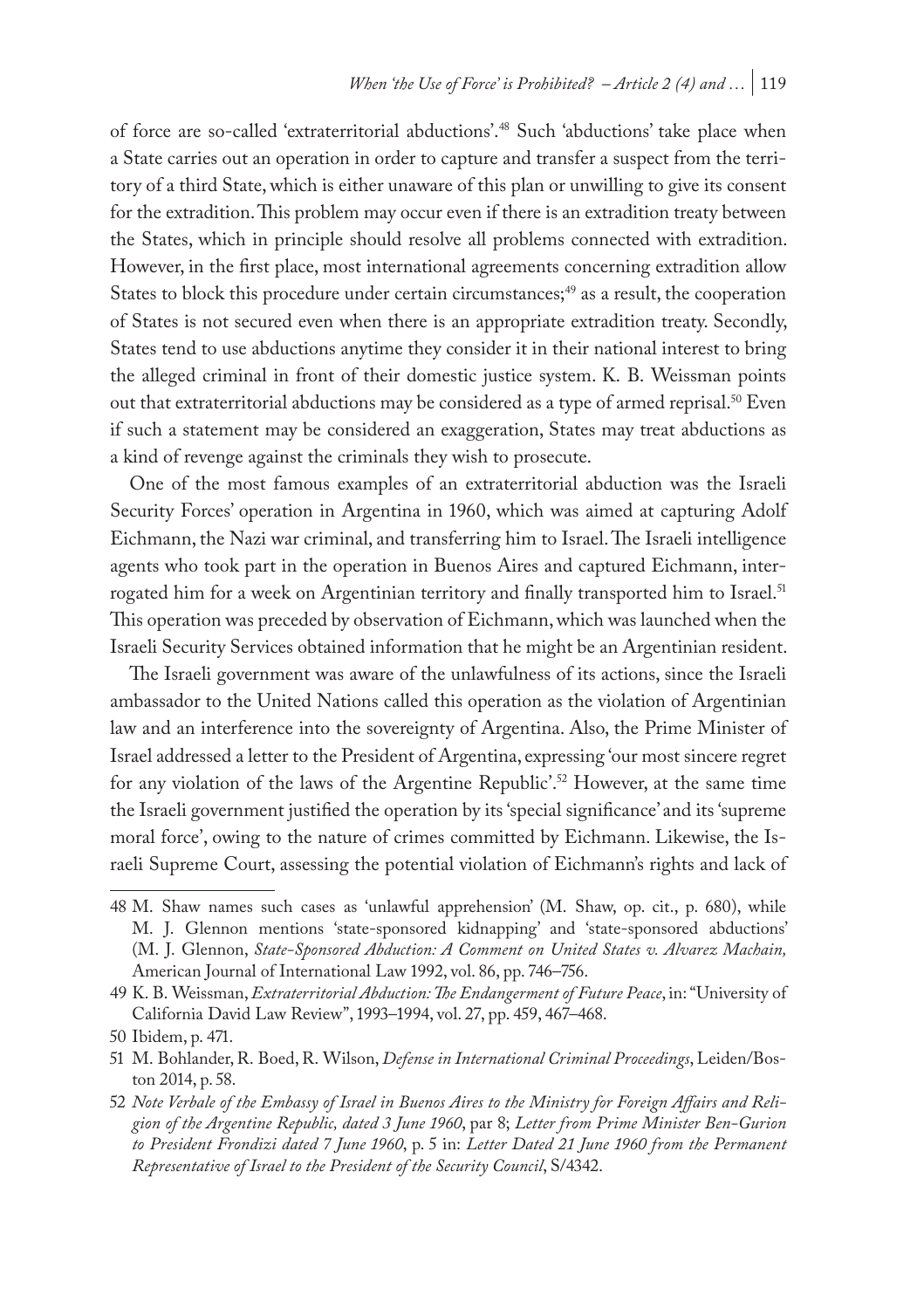Israeli jurisdiction, stated that 'the mode of bringing the accused into the area of the State has no relevance to his trial'.53

Argentina protested that the 'illicit and clandestine transfer of Eichmann from Argentine territory constitutes a flagrant violation of the Argentine State's right of sovereignty',<sup>54</sup> and demanded 'the only appropriate reparation for this act', that is 'returning Eichmann within the current week and punishing the persons guilty of violating our national territory'.<sup>55</sup> Moreover, Argentina based its case upon Art. 33 of the UN Charter,<sup>56</sup> 'because of the dangers which this act and any others like it may involve for the maintenance of international peace and security.<sup>'57</sup> However, despite Argentina's assertion that the Eichmann abduction was 'an act of force',<sup>58</sup> it claimed that the threats to international peace and security came not from the use of forcible measures, but resulted from 'the supreme importance of the principle impaired by that violation: the unqualified respect which States owe to each other and which precludes the exercise of jurisdictional acts in the territory of other States.'59

During the debate within the UN Security Council, the majority of States, like the USSR, the USA or the UK, attempted to not make any decisive statements on the Israeli operation. The USSR representative claimed that Argentina had the obligation to arrest and extradite Eichmann but added that 'the violation of State sovereignty is inadmissible under any circumstances and can in no way be justified.'60 The US ambassador stated that the case under discussion could not be considered in isolation from the crimes committed by Eichmann; however, he also asserted that the USA understood the Argentinian concerns.<sup>61</sup> Likewise, the UK representative claimed that '[t]he kidnapping by nationals of one State of a person or persons within the territory of another State is clearly an illegal act', but at the same time asserted that the United Kingdom under-

<sup>53</sup> *Attorney General v. Eichmann*, American Journal of International Law 1962, vol. 56, p. 41.

<sup>54</sup> *Letter Dated 15 June 1960 from the Representative of Argentina Addressed to the President of the Security Council*, S/4336, p. 3.

<sup>55</sup> *Letter dated 60/06/10 from the Permanent Representative of Argentina addressed to the President of the Security Council*, S/ 4334, § 8.

<sup>56</sup> Article 33 of the UN Charter: 1. The parties to any dispute, the continuance of which is likely to endanger the maintenance of international peace and security, shall, first of all, seek a solution by negotiation, enquiry, mediation, conciliation, arbitration, judicial settlement, resort to regional agencies or arrangements, or other peaceful means of their own choice. 2. The Security Council shall, when it deems necessary, call upon the parties to settle their dispute by such means.

<sup>57</sup> UN Security Council Official Records, 15th year: 865th meeting, 22 June 1960, New York, S/ PV.865, § 5.

<sup>58</sup> Ibidem, § 43.

<sup>59</sup> Ibidem, § 34.

<sup>60</sup> UN Security Council Official Records, 15th year: 866th meeting, 22 June 1960, New York, S/ PV.866, § 60, 68.

<sup>61</sup> Ibidem, § 71, 76.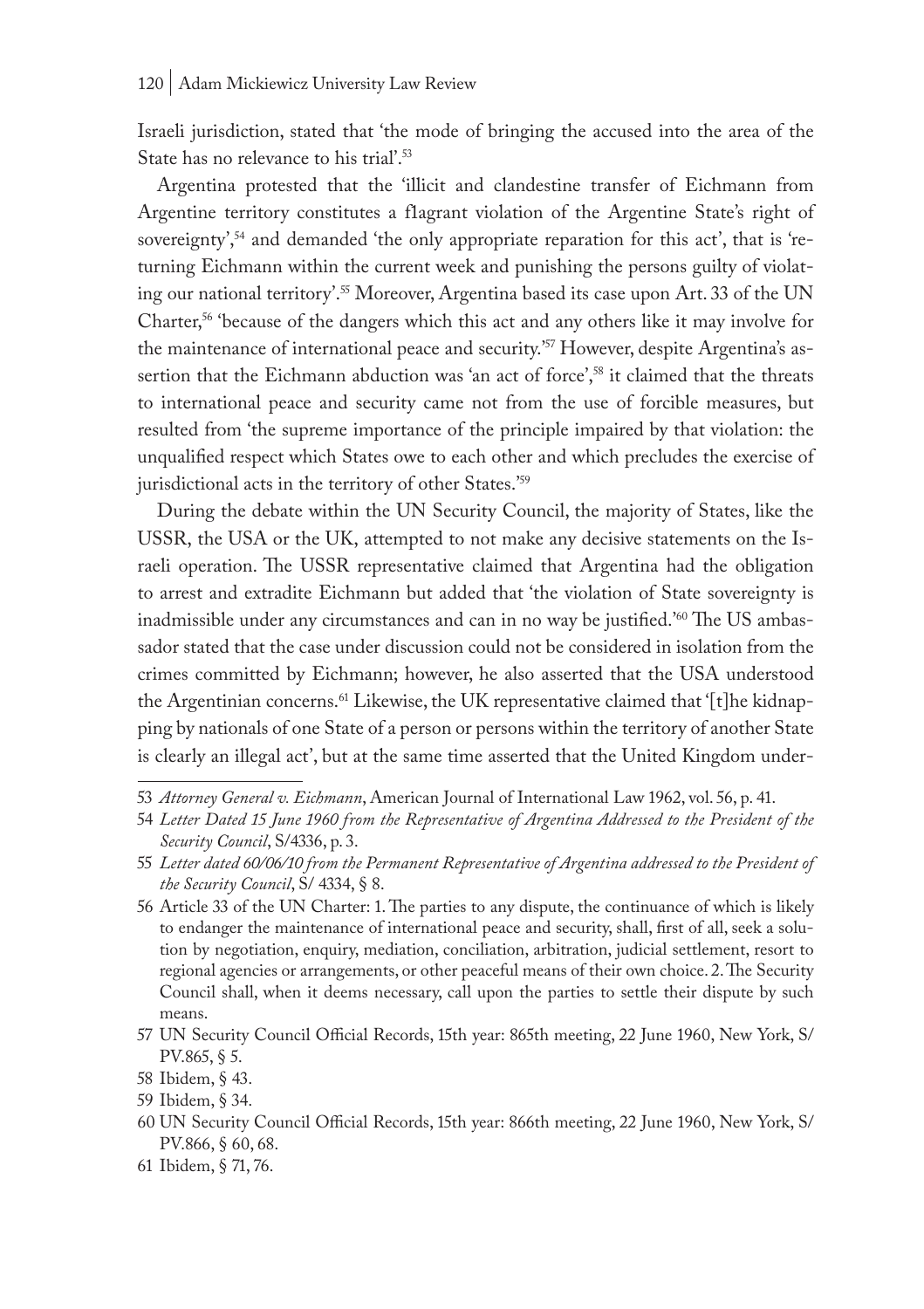stood the reasons behind the Israeli conduct.<sup>62</sup> Other States, like Ceylon, unequi ocally called the Israeli operation 'a violation of the sovereign rights of Argentina'.<sup>63</sup> The only State that mentioned the use of force was Ecuador, whose representative claimed that 'The United Nations constitutes in fact a supreme effort to eliminate the use of force in any degree whatsoever in international relations' and referred to the UNSC Resolution 135.<sup>64</sup> However, the representative of Ecuador did not claim explicitly that the abduction amounted to a use of force.

Ultimately, the UN Security Council adopted Resolution 138 (1960) which did not mention the use of force, and only declared that 'acts such as the one under consideration, which affect the sovereignty of a Member State and therefore cause international friction, may, if repeated, endanger international peace and security' (par. 1).<sup>65</sup> The Resolution was supported by 13 States, with 2 abstentions (Poland and the USSR)<sup>66</sup>.

It follows from the above quotations that the Eichmann abduction was not considered as a violation of the prohibition of the use of force, neither by Argentina itself nor by any other State. One may claim that the attitude adopted by States is in fact reflected in the position taken by the Permanent Court of International Justice in the *Lotus* judgement, when the Court stated that the 'first and foremost restriction imposed by international law upon a State is that – failing the existence of a permissive rule to the contrary – it may not exercise its power in any form in the territory of another State'.<sup>67</sup>Thus, it seems that extraterritorial abductions are considered rather as a violation of principle of nonintervention and as a breach of a State's sovereignty.<sup>68</sup> Even if T. Ruys correctly suggests that Argentina's attitude was the result of its awareness that claiming the use of force in

- 64 UN Security Council Official Records, 15th year: 867th meeting, 22 June 1960, New York, S/ PV.867, § 51–52.
- 65 UN Security Council Resolution 138 (1960) of 23 June 1960, S/RES/138.

<sup>62</sup> Ibidem, § 88–89.

<sup>63</sup> UN Security Council Official Records, 15th year: 868th meeting, 22 June 1960, New York, S/ PV.868, § 12.

<sup>66</sup> S/PV.868, § 52.

<sup>67</sup> *Case of the SS Lotus*, ICJ Series A No 10, p. 18. The question of illegal abductions is in fact the question within the domain of international criminal law, as connected with the problem of jurisdiction and extradition (for example: *International Criminal Law. Second Edition*, eds. I. Bantekas, S. Nash, , London/Sydney/Portland, OR 2003, pp. 218–225; T. Henquet, *Accountability for Arrests: The Relationship between the ICTY and NATO's NAC and SFOR* in: *International Criminal Law Developments in the Case Law of the ICTY*, eds. G. Boas, W. A. Schabas, Leiden/Boston 2003, pp. 113–155).

<sup>68</sup> Likewise, M. Shaw points out that 'unlawful apprehension of a suspect by state agents acting in the territory of another state (…) constitute[s] a breach of international law and the norm of non-intervention involving state responsibility' (M. Shaw, op. cit., p. 680). J. Paust mentions also the violation of territorial integrity ( J. Paust et al., *International Criminal Law: Cases and Materials*, Durham 1996, pp. 435–437) and L. Henkin points out the possible violation of human rights of a person arrested, by the way of abduction (L. Henkin, *Correspondence*, American Journal of International Law 1993, vol. 87 issue 1, pp. 100, 101).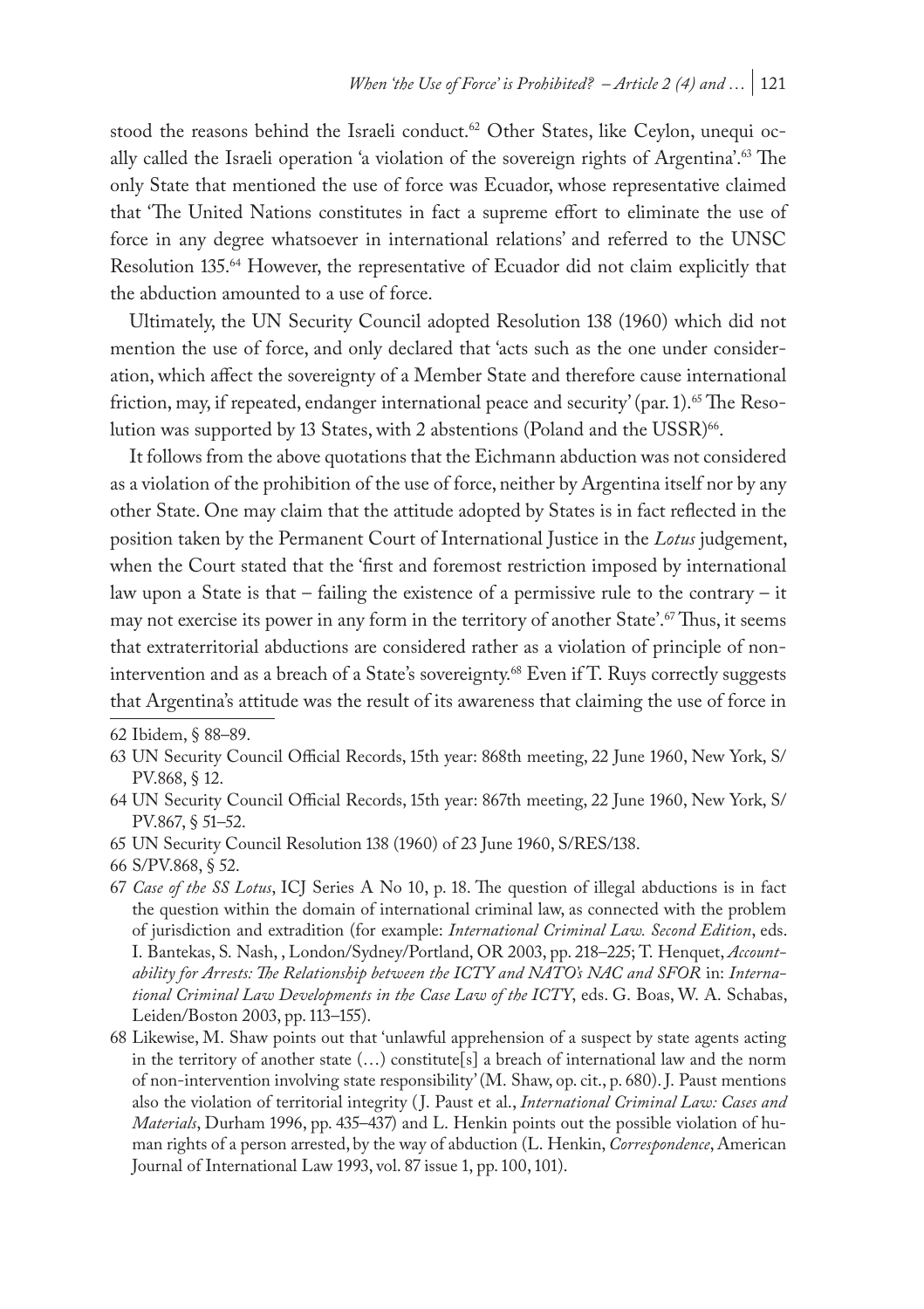a case where a Nazi war criminal was involved would be politically difficult, and not necessarily because the Argentinian government really considered the Eichmann abduction as a merely unlawful coercion,<sup>69</sup> at the end even the States which were the most critical towards Israel's conduct did not mention the use of force.

Taking these considerations into account, it seems that extraterritorial abductions are not considered by States as a violation of the prohibition of the use of force, but rather as a violation of the principle of non-intervention. However, as M. H. Cardozo correctly points out, if all States decided they could abduct the alleged criminals they wished to bring to domestic justice from any State in the world, it would create incredible chaos.70 He refers to the example of Andrija Artukovic, a war criminal prosecuted by the Serbian administration of justice who was hiding in California, and rightly asserts that it would have been unthinkable if a group of Serbs, 'inspired by hatred, revenge and patriotism had decided to literally kidnap Artukovic from US territory<sup>71</sup> as Israel had done in the Eichmann case. Uncontrolled and discretionary abductions on a large scale would certainly constitute a threat to international peace and security. Thus, it may happen that an extraterritorial abduction, conducted with the use of weapons and harming third persons or causing substantial material losses, will be qualified differently.

#### **Falkland/Malvinas Islands**

On 2 April 1982 at 5 a.m., the Argentinian armed forces launched the invasion of Falkland/Malvinas Islands, starting the 1982 Argentinian – British conflict over that territory. Only a few hours later, at 1:25 p.m., the UK Governor called for a ceasefire and surrendered. As the result of fights conducted on that day, one Argentinian soldier was killed, one British serviceman was seriously wounded, and there were some materials losses. Approximately 3.000 Argentinian troops and the British Royal Marines regiment took part in the fights. The Government in London, alarmed by these events, sent the British naval task forces which were ready to leave and continue the fight over the islands right away. The conflict terminated in June 1982<sup>72</sup>.

On the very day the invasion was launched, the United Kingdom submitted a draft resolution to the UN SC. The draft referred to a statement of the President of the Security Council calling on both the UK and Argentina to refrain from the threat or use of

<sup>69</sup> T. Ruys, *The Meaning*…, *op.cit*. pp. 168–169.

<sup>70</sup> Apart from the Eichmann case, one needs to observe that there were at least a few famous cases of extraterritorial abductions, to name only such cases as *United States v. Alvarez-Machain*, *Ker*  v. *Illinois, Frisbie* v. *Collins (within the US jurisdiction), State* v. *Ebrahim (South Africa), R.* v. *Horseferry Road Magistrate's Court, ex parte Bennett (United Kingdom) (*T. Henquet, op. cit., pp. 153–154). In none of these cases, breach of the prohibition of the use of force was mentioned.

<sup>71</sup> M. H. Cardozo, *When Extradition Fails, is Abduction the Solution?*, in: "American Journal of International Law:, 1961, vol. 55, pp. 127, 132.

<sup>72</sup> K. Kubiak, *Falklandy – Port Stanley 1982*, Warszawa 2007, pp. 57–62.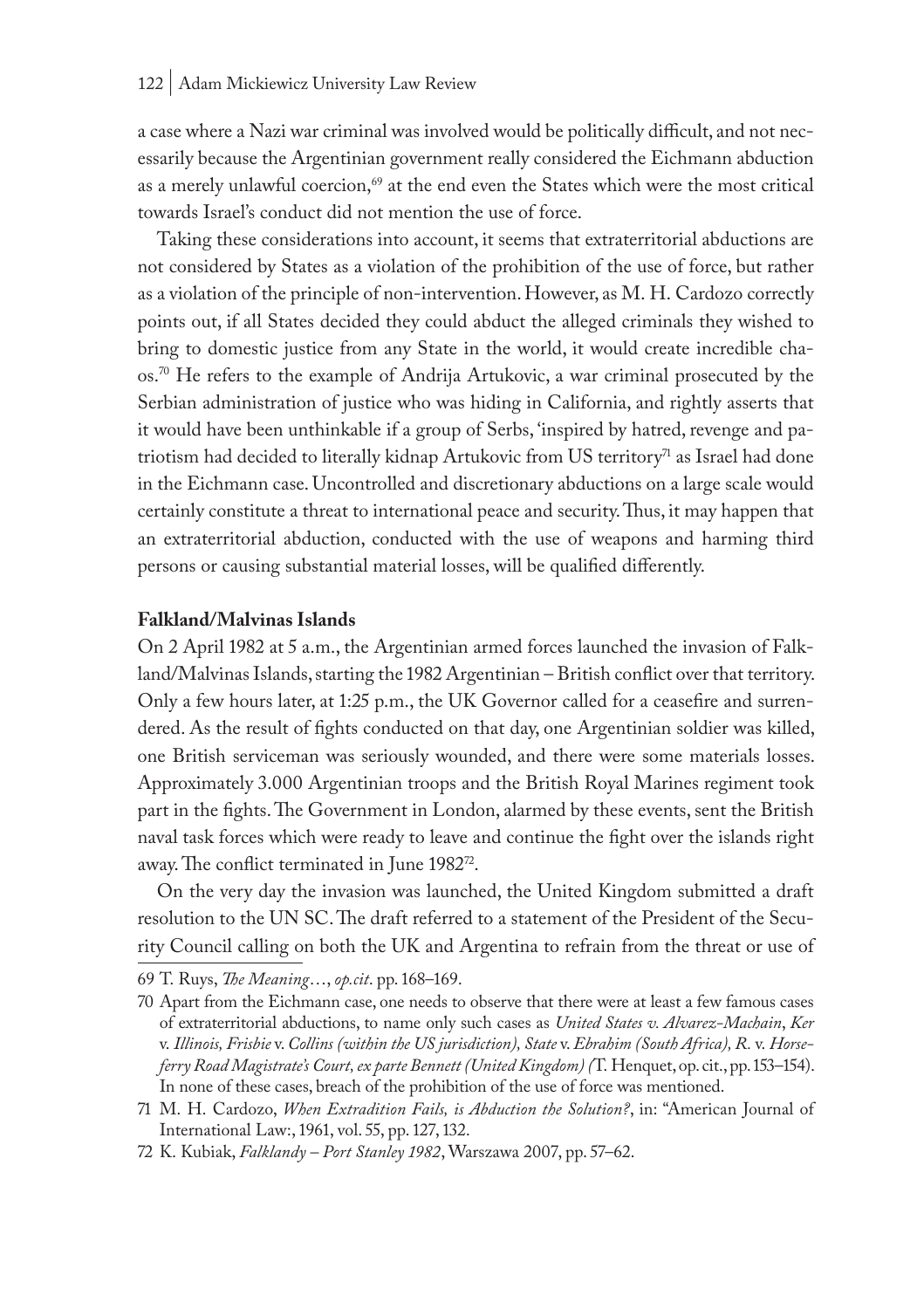force; determining that the 'armed forces of Argentina' launched an invasion and stating that 'there exists a breach of peace in the region of Falkland Islands'; the statement also demanded the cessation of hostilities, withdrawal of all Argentinian forces from the Falkland islands, and search for a diplomatic solution.<sup>73</sup> Thus, the United Kingdom labelled the Argentinian action an 'invasion' and not the use of force. However, later, before the UN SC, the UK called the Argentina's conduct as 'an armed attack' and 'armed invasion'.74 Moreover, in House of Lords Prime Minister Margaret Thatcher called the events of 2 April an act of 'aggression', $\frac{\pi}{2}$  and in a letter of 28 April to the President of the UN SC the UK called the Argentinian invasion a breach of Art. 2 (4).76 It was only the draft resolution submitted by the UK that did not mention the use of force.

Other States which took part in the discussion within the UN SC had no doubts about the character of the Argentinian action: France, Ireland, Australia, Canada, New Zealand<sup>77</sup>, Japan, the USA, Uganda, Togo, Zaire and Guyana<sup>78</sup> called the invasion not only a 'glaring' and 'clear' violation of Art. 2 (4), but also an act of aggression. Jordan and Spain condemned the Argentinian conduct more moderately and did not explicitly call it a breach of Art. 2 (4).<sup>79</sup> The representatives of Brazil, Bolivia, Peru, Panama, Paraguay, the USSR and Poland supported the Argentinian action,<sup>80</sup> claiming that the islands were never legally acquired by the UK, and thus Argentina could not be guilty of using force against its own territory.

It is hard to say why the United Kingdom avoided mentioning the use of force in its draft resolution, which it subsequently endorsed; all the more so since a few weeks later it had no doubts as to the character of the Argentinian actions. Moreover, the scholarly literature does not mention such reasons. The rationales behind such an attitude could be the fact that the UK was aware that it did not have strong legal title to the islands (the UK had occupied the islands since 1833, facing protests on the part of

- 77 UN Security Council Official Records, 37th year: 2349th meeting, 2 April 1982, S/PV.2349, § 7, 10–12, 22, 28, 33.
- 78 S/PV.2350, § 66, 73, 215, 222–223, 248, 260.
- 79 Ibidem, § 57, 203–207.

<sup>73</sup> *United Kingdom of Great Britain and Northern Ireland: draft resolution*, S/14947. The resolution, almost without any amendment (S/14947/Rev.1), was adopted on 4 April, as the UN SC Resolution 502 (1982).

<sup>74</sup> UN Security Council Official Records, 37th year: 2350th meeting, 3 April 1982, S/PV.2350, §157, 160.

<sup>75</sup> *Text of Falkland Speech by Prime Minister Thatcher in House of Commons*, The New York Times 21 May 1982, available at: http://www.nytimes.com/1982/05/21/world/text-of-falkland-speech-byprime-minister-thatcher-in-house-of-commons.html?pagewanted=all accessed 20 January 2018.

<sup>76</sup> *Letter dated 28 April 1982 from the Permanent Representative of the United Kingdom of Great Britain and Northern Ireland to the United Nations addressed to the President of the Security Council*, S/15007.

<sup>80</sup> Ibidem, § 47–55, 77–83, 85–92, 93–133, 148–153, 230–231, 265.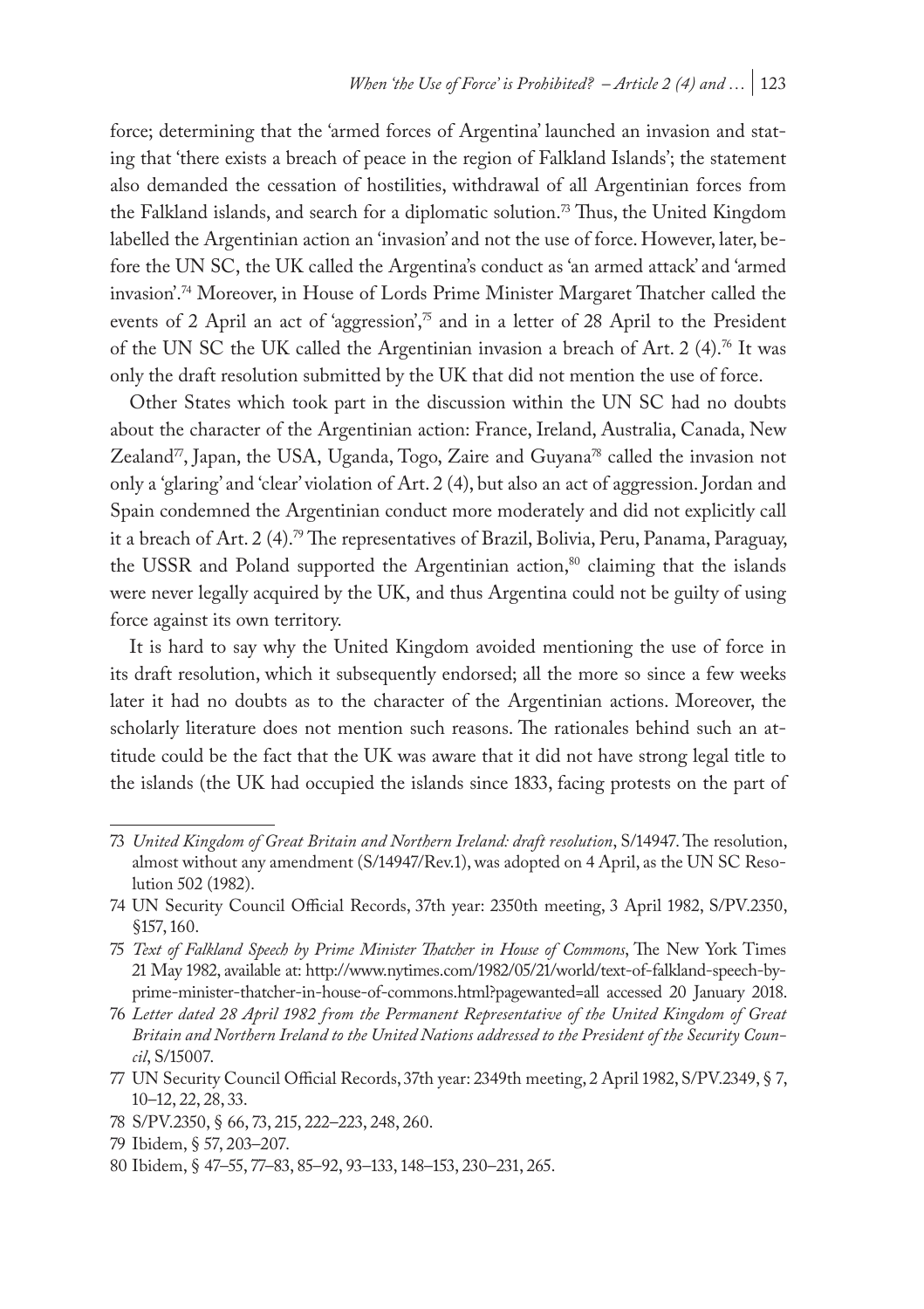Argentina which continuously claimed sovereignty over them); the direct reason for the invasion, which was the defence of Argentinian salvage workers from South Georgia Island;81 or the opinions expressed by British politicians and journalists that the invasion was a 'humiliating affront' to the UK, which ended with the resignation of Lord Carrington, the British Foreign Secretary.82 The fact that the British government had little doubts as to the character of the Argentinian actions from the very beginning is supported by the fact that the Resolution 502 mentions the 'breach of peace', which can be considered as a euphemism for 'the use of force', since if the UN SC determines there has been a 'breach of peace', it does so because the use of armed force occurred.<sup>83</sup>

Summing up, the fact that a State, even the one which was attacked, does not mention the use of force does not necessarily mean that it considers the actions taken against it as being below the threshold of the use of force. The determination of a breach of the prohibition of the use of force may be uncomfortable or undesired for political reasons, which may cause a State to refrain from making such firm allegations before the events evolve. Moreover, as the example of invasion of the Falkland/Malvinas Islands shows, a State may refrain from claiming a violation of Art. 2 (4) even if in fact it considers that the prohibition was breached.

### **Conclusions**

The suggestions made in the legal doctrine that some measures involving a low level of the use of force are not covered by the prohibition of the use of force, since they are below certain 'threshold' of violence, are not confirmed by States' practice. This article has discussed two cases of actions mentioned in the scholarly literature as being below such a threshold, i.e. operations to rescue nationals, as well as extraterritorial abductions. The operations aimed at assisting nationals abroad may take the form of an armed intervention, but the use of armed forces may also be limited exclusively to evacuation, wherein no force is actually used. On the other hand, extraterritorial abductions are not considered in the category of the use of force, but rather as violations of the principle

<sup>81</sup> J. F. Gravelle, *The Falkland (Malvinas) Islands: An International Law Analysis of the Dispute Between Argentina and Great Britain*, in: Military Law Review 1985, vol. 107, pp. 5, 14–15.

<sup>82</sup> The New York Times, *Foreign Secretary Resigns in Britain in Falkland Crisis*, 6 April 1982, available at: http://www.nytimes.com/1982/04/06/world/foreign-secretary-resigns-britain-falkland-crisis-text-carrington-letter-page-a6.html, [access: 20 January 2018].

<sup>83</sup> M. Wood compares the 'breach of peace' to the term 'aggression', claiming that it is more specific than 'threat to peace'; on the other hand, the difference between the 'breach of peace' and 'aggression' is that the latter term refers rather to more serious the breach of peace (M. Wood, *Peace, Breach of* in: *The Law of Armed Conflict and the Use of Force: The Max Planck Encyclopedia of Public International Law*, eds. F. Lachenmann, R. Wolfrum, Oxford 2017, p. 925).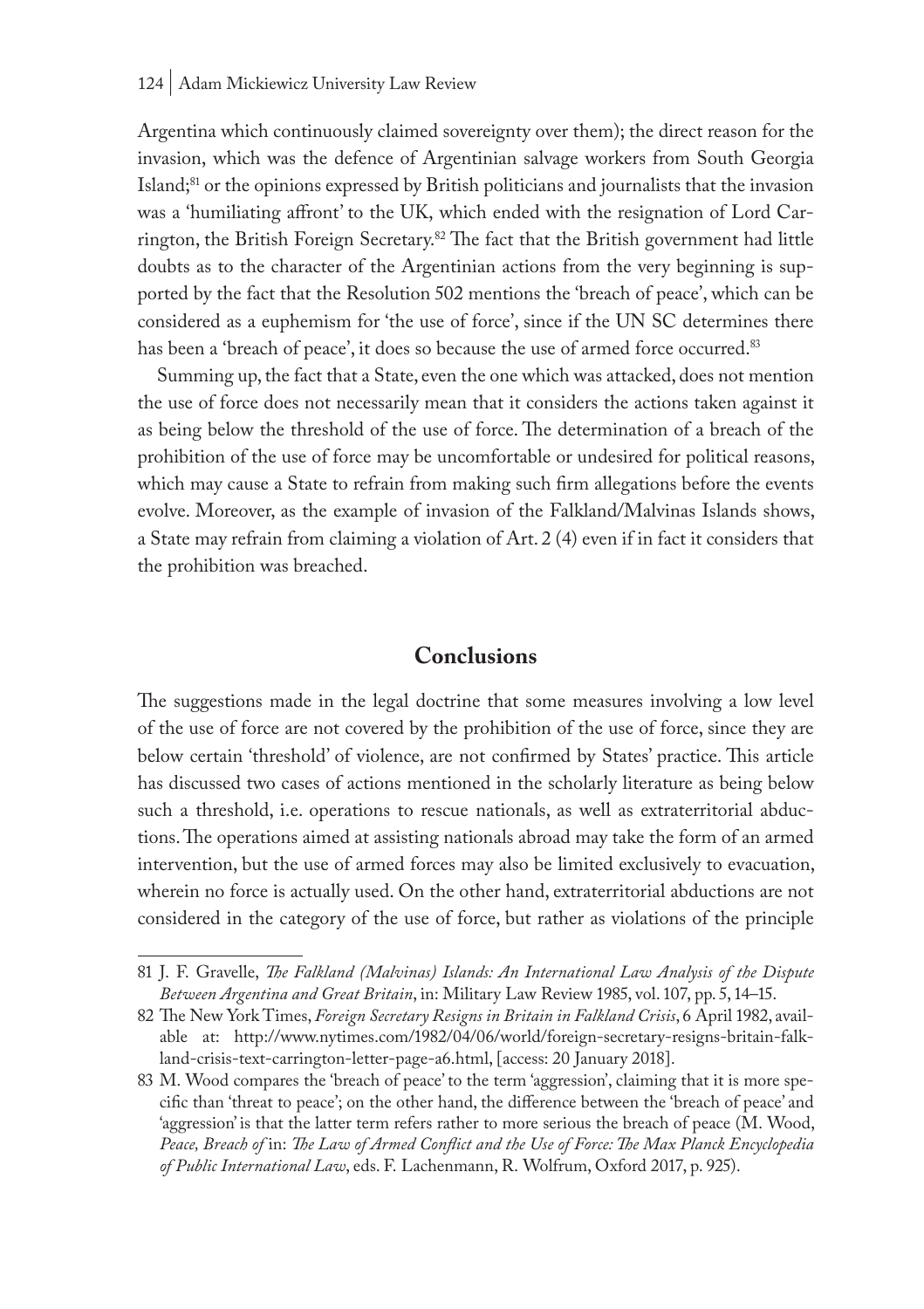of non-intervention. Finally, the example of Argentinian invasion over the Falkland/ Malvinas Islands shows that the fact that an invaded State does not mention the breach of the prohibition of the use of force does not necessarily mean that it considers the action against it as being below the 'threshold'. At the same time, one needs to highlight the indispensable need to make a case-by-case analysis.

### **Literature**

- Amer R., *The United Nations' Reactions to Foreign Military Intervention A Comparative Case Study Analysis,* Umeå Working Papers in Peace and Conflict Studies 2007, vol. 2.
- *International Criminal Law. Second Edition*, eds. Bantekas I., Nash S., London/Sydney/ Portland, OR 2003.
- Boed R., Bohlander M., Wilson R., *Defense in International Criminal Proceedings*, Leiden/Boston 2014.
- Bowett D. W., *The Use of Force in the Protection of Nationals*, The Grotius Society. Transactions for the Year 1957, pp. 111.
- Brownlie I., *"International Law and the Use of Force by States" Revisited*, Chinese Journal of International Law 2002, no. 1.
- Cardozo M. H., *When Extradition Fails, is Abduction the Solution?*, American Journal of International Law 1961, vol. 55.
- Cassese A., *International Law,* Oxford 2005.
- Chatham R. P., *Defense of Nationals Abroad: The Legitimacy of Russia's Invasion of Georgia*, Florida Journal of International Law 2011, vol. 23.
- Corten O., *The Law against War: The Prohibition on the Use of Force in Contemporary International Law*, Oxford and Portland, Oregon 2012.
- Idem, *The Russian intervention in the Ukrainian crisis was jus contra bellum 'confirmed rather than weakened'*, Journal on the Use of Force and International Law 2015, vol. 2 no. 1, p. 17.
- Dörr O., *Use of Force, Prohibition of*, Max Planck Encyclopedia of Public International Law, http://opil.ouplaw.com.
- *The Handbook of the International Law of Military Operations*, eds. Ducheine P. A. L., Gill T. D., , in: *Rescue of Nationals*, eds. T. D. Gill, D. Fleck, Oxford 2010.
- Glennon M. J., *State-Sponsored Abduction: A Comment on United States v. Alvarez Machain,* American Journal of International Law 1992, vol. 86.
- Gravelle J. F., *The Falkland (Malvinas) Islands: An International Law Analysis of the Dispute Between Argentina and Great Britain*, Military Law Review 1985, vol. 107, p. 5.
- Gray C., *A Policy of Force*, in: *The ICJ and the Evolution of International Law*, eds. K. Bannelier, T. Christakis, S. Heathcote, Abingdon 2012.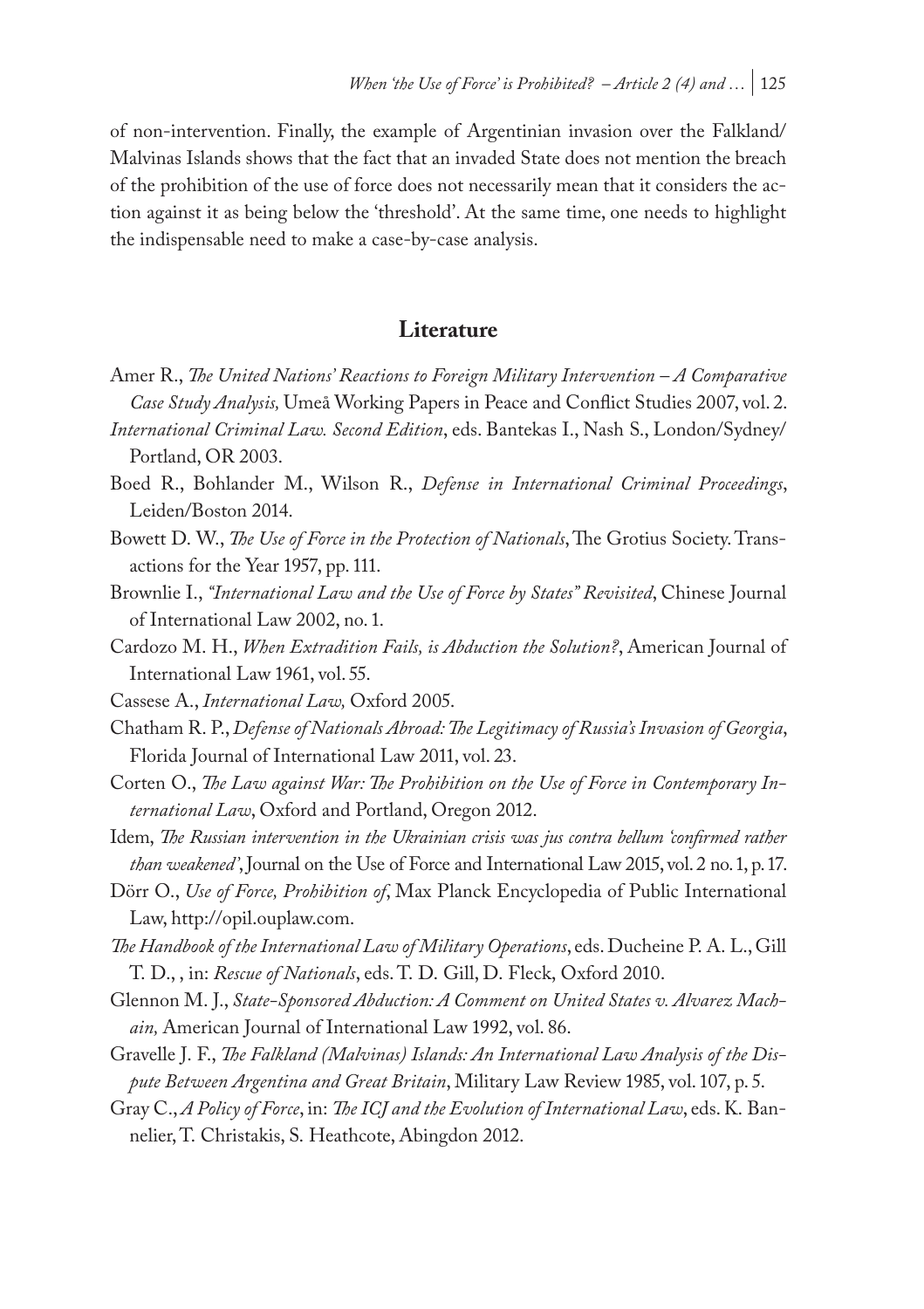- Idem, *The ICJ and the Use of Force*, *The Development of International Law by the International Court of Justice*, eds. C. J. Tams, J. Sloan, Oxford 2013.
- Green A., *Editorial Comment: The annexation of Crimea: Russia, Passportisation and the Protection of Nationals Revisited*, Journal on the Use of Force 2015, vol. 1 no. 1.
- Grimal F., Melling G., *The Protection of Nationals Abroad: Lawfulness or Toleration? A Commentary*, Journal of Conflict & Security Law 2012, vol. 16.
- Helmersen S. T., *The Prohibition of the Use of Force as Jus Cogens Explaining Apparent Derogations*, Netherlands International Law Review 2014, vol. 61.
- Henkin L., *Correspondence*, American Journal of International Law 1993, vol. 87 issue 1.
- Idem, *The Invasion of Panama Under International Law: A Gross Violation,* Columbia Journal of Transnational 1991, vol. 29.
- Henquet T., *Accountability for Arrests: The Relationship between the ICTY and NATO's NAC and SFOR*, *International Criminal Law Developments in the Case Law of the ICTY*, eds. G. Boas, W. A. Schabas, Leiden/Boston 2003.
- Higgins R., *The Development of International Law Through the Political Organs of the United Nations*, Oxford 1963.

Hillier T., *Sourcebook on Public International Law,* London 1998.

- Kowalski M., *Prawo do samoobrony jako środek zwalczania terroryzmu międzynarodowego* [Right to Self-Defence as a Means of Counter-terrorism], Warszawa 2013.
- Kranz J., *Kilka uwag na tle aneksji Krymu przez Rosję* [A few remarks on the annexation of Crimea by Russia], Państwo i Prawo 2014, nr 8.
- Kreß C., *Major Post-Westphalian Shifts and Some Important Neo-Westphalian Hesitations*, Journal on the Use of Force and International Law 2015, vol. 1 no. 1.
- Idem, *The International Court of Justice and the "Principle of Non-Use of Force"*, *The Oxford Handbook of the Use of Force in International Law*, ed. M. Weller, Oxford 2015.
- Kubiak K., *Falklandy Port Stanley 1982*, Warszawa 2007.
- Paust J. et al., *International Criminal Law: Cases and Materials*, Durham 1996.
- Randelzhofer A., *Commentary to Article 2 (4*), *The Charter of the United Nations: a Commentary*, ed. B. Simma*,* Oxford 2002.
- Ruys T., *The 'Protection of Nationals' Doctrine Revisited*, Journal of Conflict and Security Law 2008, vol. 13 issue 2.
- Idem, *The Meaning of "Force" and the Boundaries of the Jus Ad Bellum: Are "Minimal" Uses of Force Excluded From UN Charter Article 2(4)?*, American Journal of International Law 2014, vol. 108.
- Schabas W. A., *The International Criminal Court: A Commentary on the Rome Statute*, Oxford 2016.
- Shaw M., *International Law. Sixth Edition,* Cambridge 2008.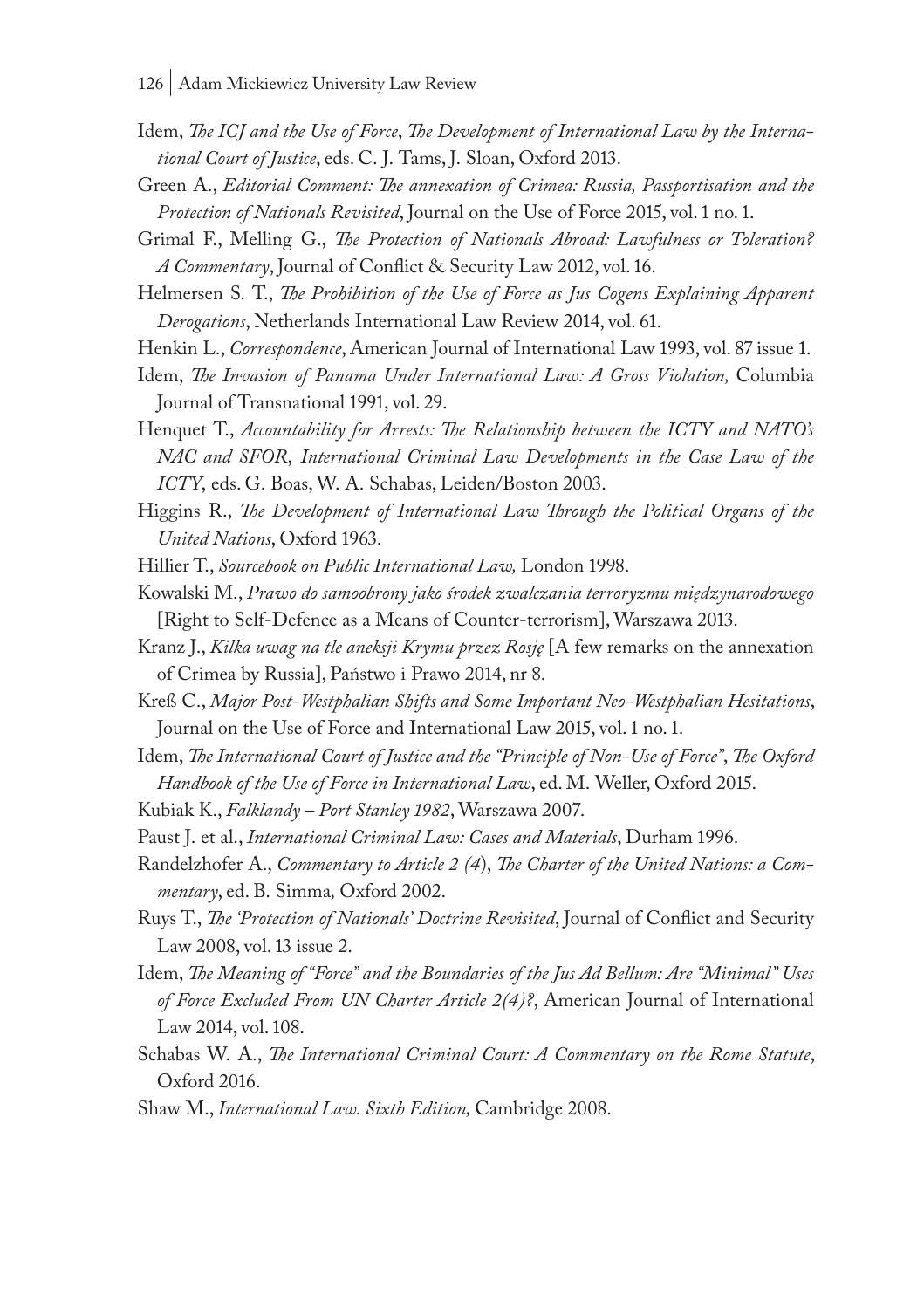- Shibata A., *The Court's decision in silentium on the sources of international law*, *The ICJ and the Evolution of International Law*, eds. K. Bannelier, T. Christakis, S. Heathcote, Abingdon 2012.
- Tancredi A., *The Russian annexation of the Crimea: questions relating to the use of force,*  Questions of International Law, Zoom out 2014, vol. I.
- Teson F. R., *International Abductions, Low-Intensity Conflicts and State Sovereignty: A Moral Inquiry*, Columbia Journal of Transnational Law 1994, vol. 31 issue 3.
- Thomas A., Thomas A. J., *The Dominican Republic Crisis 1965 Legal Aspects*, Hammarskjöld Forum 1996.
- Weiler J. H. H., *Armed Intervention in a Dichotomized World: The Case of Grenada*. *The Current Legal Regulation of the Use of Force*, ed. A. Cassese, Dordrecht/ Boston/ Lancaster 1986.
- Weissman K. B., *Extraterritorial Abduction: The Endangerment of Future Peace*, University of California David Law Review 1993–1994, vol. 27.
- Wood M., *Peace, Breach of* in: *The Law of Armed Conflict and the Use of Force: The Max Planck Encyclopedia of Public International Law*, eds. F. Lachenmann, R. Wolfrum, Oxford 2017.
- Wright Q., *Intervention, 1956,* American Journal of International Law 1957, vol. 51.
- *Attorney General v. Eichmann*, American Journal of International Law 1962, vol. 56. *Case of the SS Lotus*, ICJ Series A No 10.
- *Certain Activities Carried Out by Nicaragua in the Border Area (Costa Rica v. Nicaragua) and Construction of a Road in Costa Rica along the San Juan River (Nicaragua v. Costa Rica)*, Judgment, ICJ Reports 2015.
- *Corfu Channel case, Judgment of April 9th*, *194,* ICJ Reports 1949.
- *Corfu Channel case*, Judgment on Preliminary Objection: ICJ Reports 1948.
- *Land and Maritime Boundary between Cameroon and Nigeria (Cameroon v. Nigeria: Equatorial Guinea intervening)*, Judgment, 1CJ Reports 2002.
- *Letter dated 11 August 2008 from the Permanent Representative of the Russian Federation to the United Nations addressed to the President of the Security Council*, S/2008/545.
- *Letter Dated 15 June 1960 from the Representative of Argentina Addressed to the President of the Security Council*, S/4336.
- *Letter Dated 20 December 1989 from the Permanent Representative of the United States of America to the United Nations Addressed to the President of the Security Council*, S/21035.
- *Letter Dated 21 June 1960 from the Permanent Representative of Israel to the President of the Security Council.*
- *Letter Dated 24 November 1964 from the Permanent Representative of Belgium Addressed to the President of the Security Council/ Letter Dated 21 November 1964 Addressed to Count de Kerchove de Denterghem, Ambassador of Belgium at Leopoldville/ Statement by Mr. P.H. Spaak, Minister of Foreign Affairs of Belgium, on 24 November 1964*, S/6063.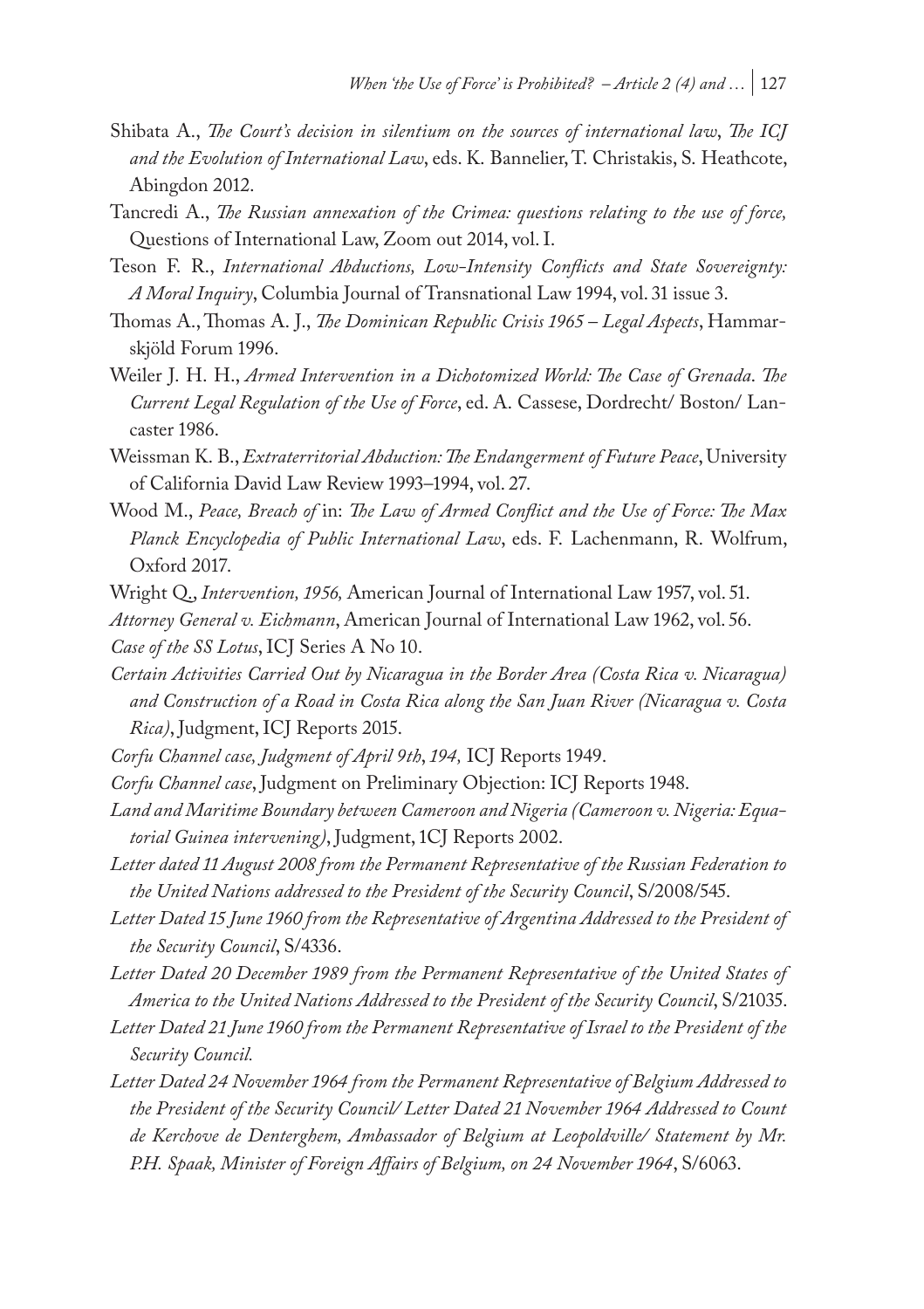- *Letter Dated 25 April 1980 from the Permanent Representative of the United States of America to the United Nations Addressed to the President of the Security Council*, S/13908.
- Letter dated 28 April 1982 from the Permanent Representative of the United Kingdom of *Great Britain and Northern Ireland to the United Nations addressed to the President of the Security Council*, S/15007.
- *Letter dated 60/06/10 from the Permanent Representative of Argentina addressed to the President of the Security Council*, S/ 4334.
- UN Security Council Official Records, 15th year: 865th meeting, 22 June 1960, New York, S/PV.865.
- UN Security Council Official Records, 15th year: 866th meeting, 22 June 1960, New York, S/PV.866.
- UN Security Council Official Records, 15th year: 867th meeting, 22 June 1960, New York, S/PV.867.
- UN Security Council Official Records, 15th year: 868th meeting, 22 June 1960, New York, S/PV.868.
- UN Security Council Official Records, 31st year: 1939th meeting, 9 July 1976, S/PV.1939, par. 98, 104, 115, 119.
- UN Security Council Official Records, 37th year: 2349th meeting, 2 April 1982, S/ PV.2349.
- UN Security Council Official Records, 37th year: 2350th meeting, 3 April 1982, S/ PV.2350.
- UN Security Council Provisional Records, 69th year: 7124th meeting, 1 March 2014, S/ PV.7124.
- UN Security Council Resolution 138 (1960) of 23 June 1960, S/RES/138.
- *United Kingdom of Great Britain and Northern Ireland: draft resolution*, S/14947.
- *Ambassador Kirkpatrick's Statement*, UN Security Council, Oct. 27, 1983, Department of State Bulletin, vol. 83, number 2061, December 1983.
- *Middle East (Situation). The Secretary of State for Foreign Affairs*, HC Deb 31 October 1956 vol. 558, c 1565–1566.
- BBC News, *Libya protests: Evacuation of foreigners continues*, 25 February 2011, available at: http://www.bbc.com/news/world-middle-east-12552374.
- CNN, *Westerners flee Lebanon any way they can*, 19 July 2006, available at: http://edition. cnn.com/2006/WORLD/meast/07/18/lebanon.evacuation.int/
- *Fighting in Panama: The State Dept.; Excerpts From Statement by Baker on U.S. Policy*, New York Times, 21 December 1989, available at: http://www.nytimes.com/1989/12/21/ world/fighting-in-panama-the-state-dept-excerpts-from-statement-by-baker-onus-policy.html.
- *Text of Falkland Speech by Prime Minister Thatcher in House of Commons*, The New York Times 21 May 1982, available at: http://www.nytimes.com/1982/05/21/world/